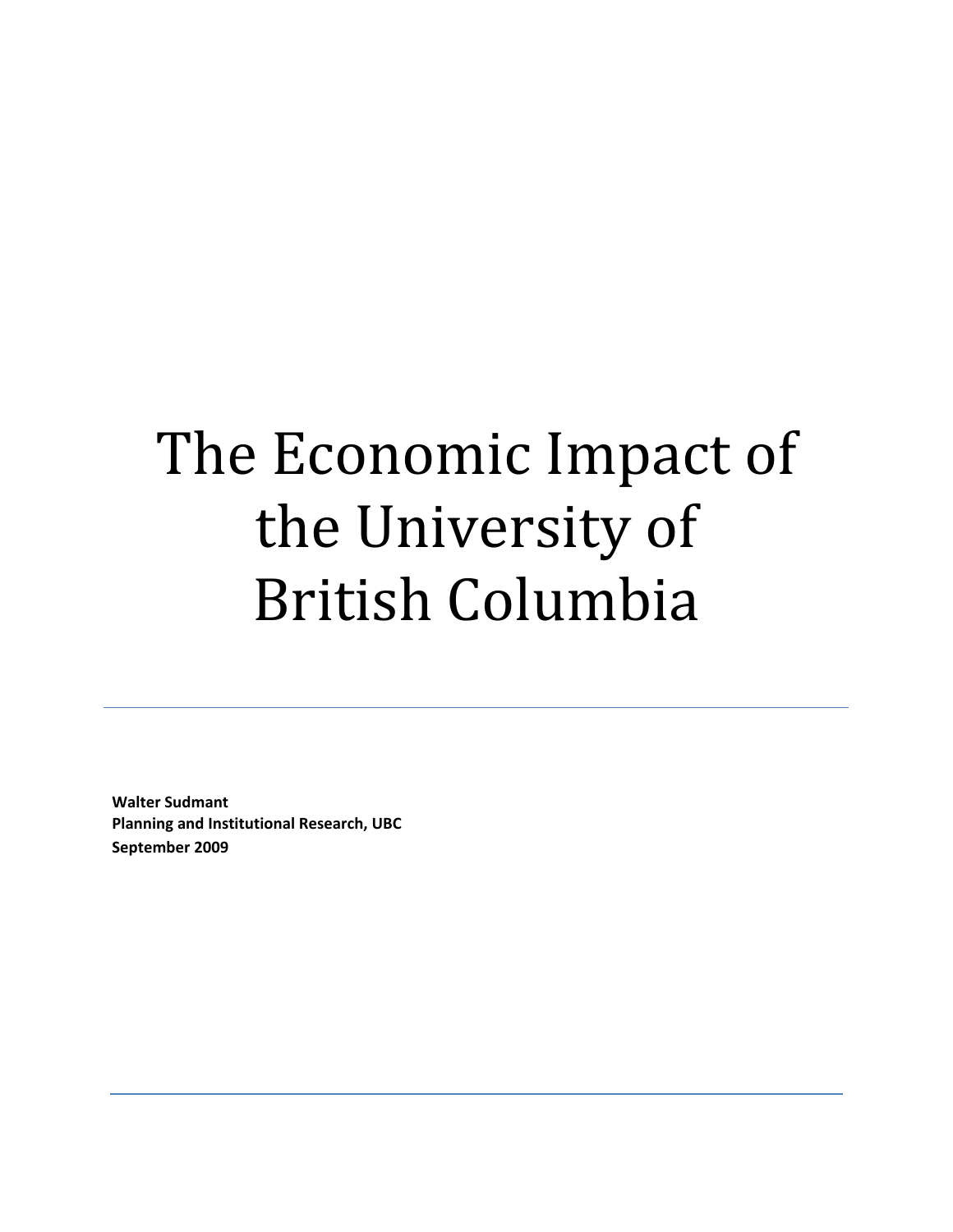# **Table of contents**

| <b>Executive Summary</b>                                                           | 3  |
|------------------------------------------------------------------------------------|----|
| Introduction                                                                       | 5  |
| Why measure "economic impact"?                                                     | 6  |
| What do we mean by Economic Impact?                                                |    |
| 1. Direct spending by UBC                                                          | 9  |
| 2. Student Spending                                                                | 10 |
| 3. Visitor Spending                                                                | 11 |
| 4. The Economic Impact of UBC Research                                             | 13 |
| • Spillover Effect                                                                 | 14 |
| a. A case-study in spillover effects for UBC: BC's Biotechnology Cluster           | 19 |
| • Published knowledge and economic growth                                          | 19 |
| a. Scientific antecedents of growth                                                | 22 |
| • Productivity Growth                                                              | 23 |
| 5. Calculating the Economic Impact of UBC Research using Total Factor Productivity | 25 |
| 6. The Unmeasured Value of UBC Research                                            | 28 |
| 7. The Economic Impact of University Education                                     | 30 |
| Conclusion                                                                         | 35 |
| References                                                                         | 37 |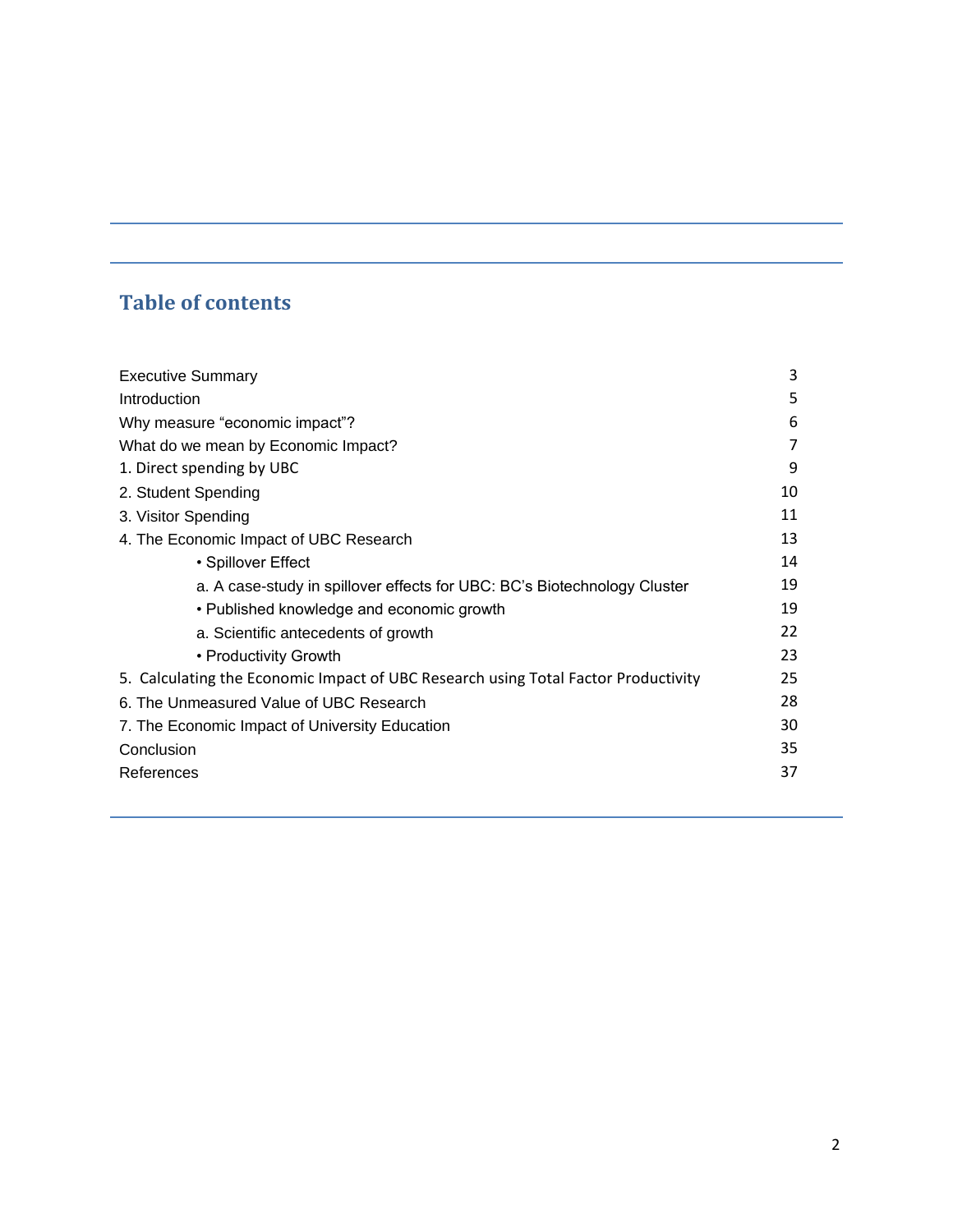### **Executive Summary**

This report estimates the economic impact of the University of British Columbia using a combination of a standard approach to regional impact and concepts adapted from the literature on education, knowledge and economic growth. Much of the financial information for UBC consolidates UBC's various campuses, and in particular the relatively new Okanagan campus. This paper views the impact of the operations of the University in its entirety. Clearly the Okanagan campus is emerging as a contributor to the B.C. economy, especially in the local region of the Okanagan, where it looms large as an economic driver. The impact on the local region has been amplified by the recent growth in student numbers, construction, and the increased desirability of the region due to the presence of a research university, along with the cultural and community benefits. These regional impacts of UBC-O are not specifically addressed here, but are subsumed in the overall impact of UBC.

The economic impact of a university is unlike any other organization in that in addition to the standard (or "static") impact of an organization on a regional economy, the university also has a "dynamic impact" in that the knowledge creation and knowledge transmission roles of universities fundamentally alter and increase the productive capacity of the region and nation.

Economic impact is estimated for four distinct dimensions:

- 1. Direct impacts of spending in the local economy;
- 2. Induced impacts; that is, spending which is non-university, but would not occur without the university;
- 3. The impact of a university educated workforce;
- 4. The impact of new knowledge created by, or facilitated by the university.

The last three of these channels of economic impact are not directly measureable. This report begins by reviewing the relevant literature which provides theory and evidence that these are real and important economic impacts. We follow this with evidence from UBC directly, to make the case that what is observed, or predicted by the literature in other countries or regions, or on a national basis, is in fact directly observable as a result of UBC's activities. The final stage is to use the theory and aggregate evidence along with UBC data to provide a specific estimate of the economic impact of UBC.

The results summarized in Table 9 show an economic impact of UBC on the British Columbia economy of \$10 billion, or roughly 5% of the BC economy. Since total government funding for UBC is roughly \$1 billion, this allows us to estimate a government spending multiplier of 10 for UBC. Of course this is not the same type of multiplier as the Keynesian multiplier for fiscal stimulus. The standard multiplier is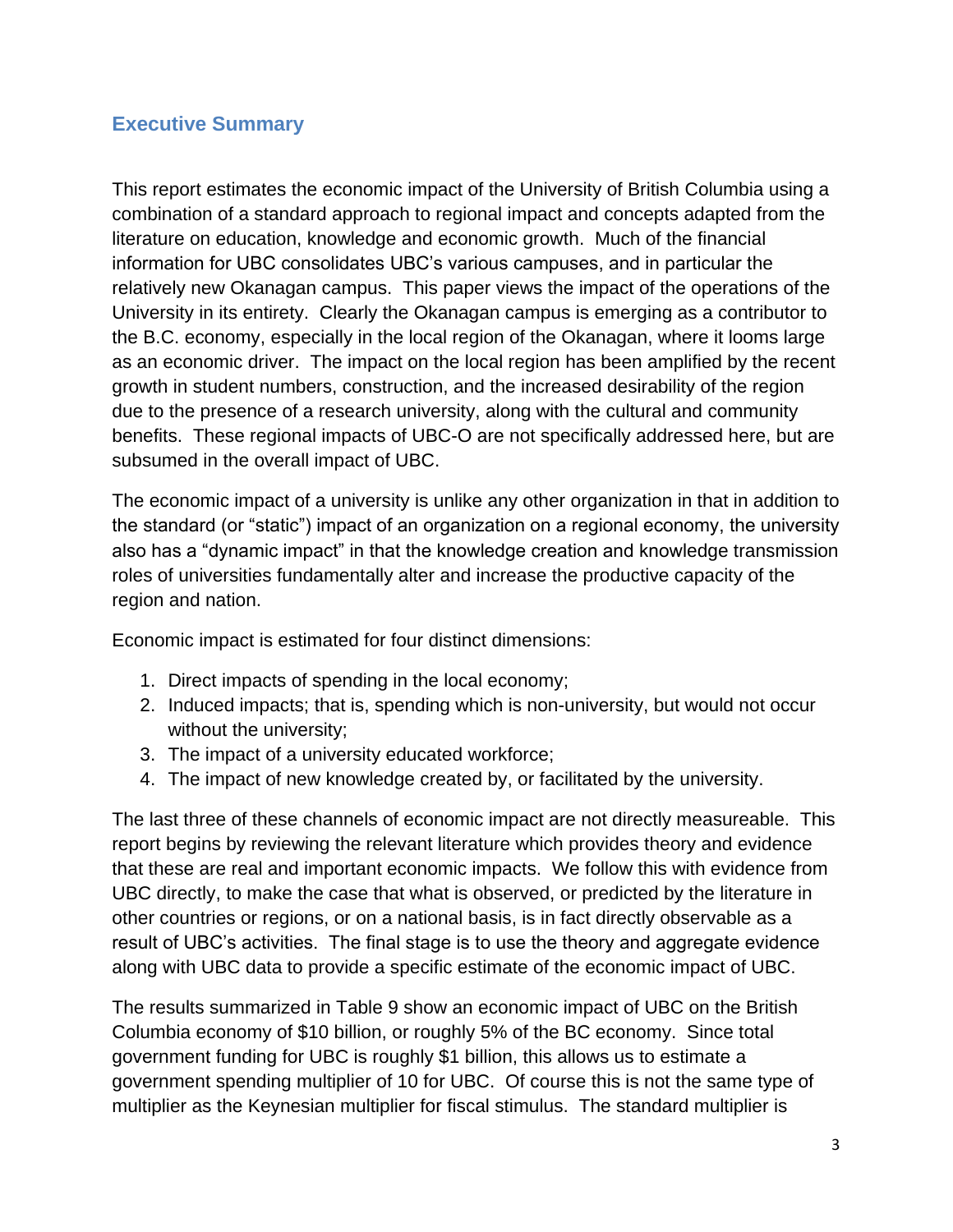simply the result of government spending, and the subsequent re-spending as that money circulates in the economy. Spending on universities induces more private spending as students and private sector companies also contribute greatly to the income alongside the government support. But most importantly, the dissemination of knowledge has a "dynamic" effect in that the entire economy becomes more productive. In this sense it is useful for policy makers to recognize the role of universities in the economy as primary drivers of prosperity, and to recognize spending on knowledge creation and dissemination as fundamentally different from any other form of government stimulus spending.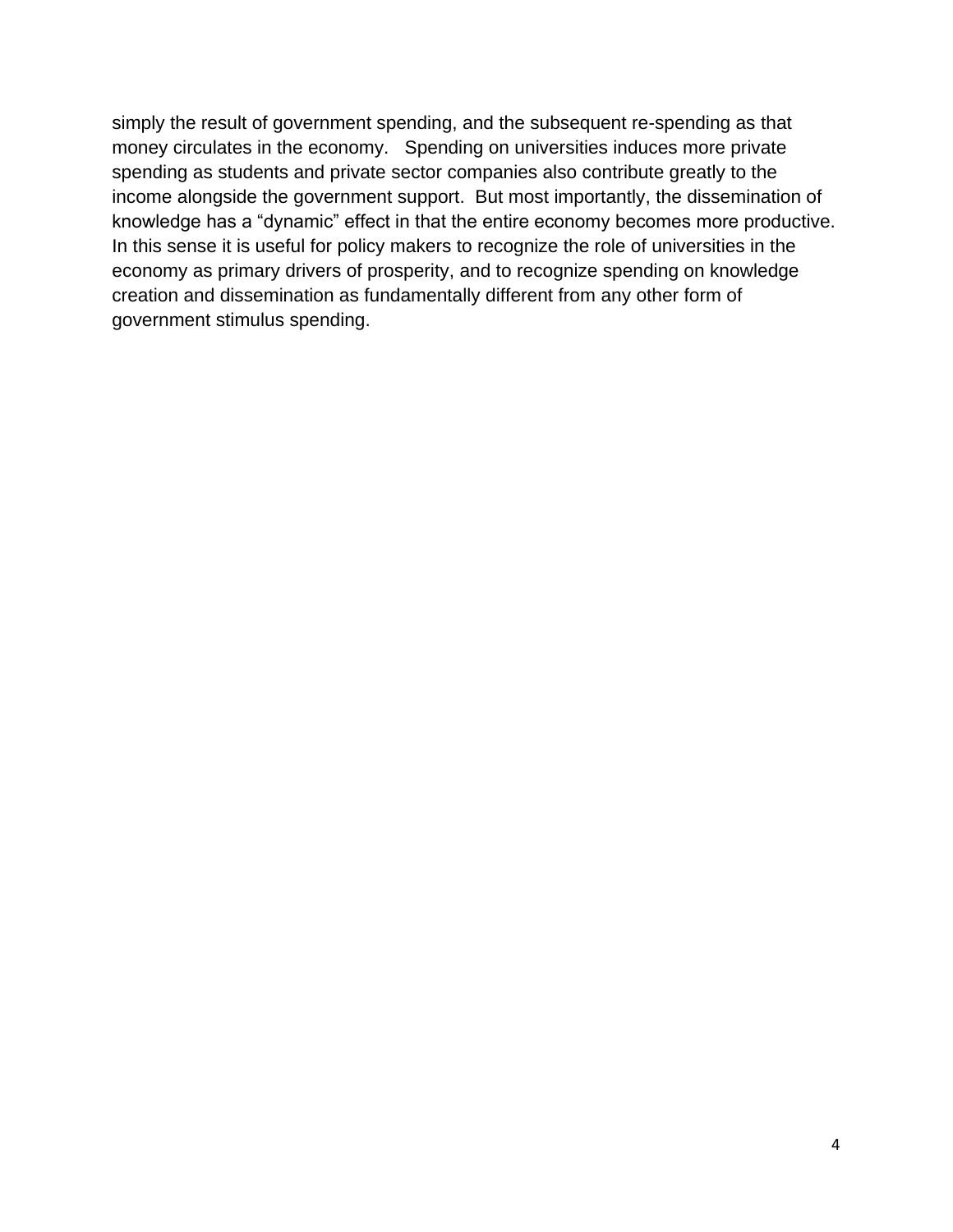# The Economic Impact of the University of British Columbia

#### **Introduction**

With annual expenditures of \$1.5 billion, over 9,000 degrees granted each year, about 3,000 peer reviewed research publications annually, and cumulative licensing revenue from inventions of over \$100 million, there can be no doubt that UBC has an economic impact on the Vancouver metropolitan region, the Okanagan, British Columbia and beyond. But these numbers are not very enlightening on the nature or the scope of this economic impact. The purpose of this paper is first to provide quantitative estimates on the economic impact of the University of British Columbia, but also to elaborate and better understand the pathways through which a research university affects the economy.

Many universities provide estimates of the impact of their existence on the local economy using standard methods of regional economics. These studies provide local residents and policy makers with a sense of the impact of the university on their economy in fairly simple terms. A local university, like many other public institutions, can be an important source of local expenditures and local employment, both directly through local hiring and spending, and indirectly from the multiplier effects of the spending and re-spending. These economic impacts can be quantified by collecting the appropriate statistics and using relatively straightforward methods. The results make a very convincing case for the importance of the local university in the economic sustainability of a region. But a research university has an economic impact and purpose which goes a long way beyond this simple regional economic model: universities produce and transmit knowledge. There is substantial economic literature on the economic impact of advances in knowledge, and today we recognize the term "knowledge economy" as shorthand for the concept that our well-being and even our survival on the planet, is dependent on knowledge and innovation, and resulting productivity growth. Nevertheless, precise quantification of the economic impact of the university in this broader context is not as simple or straightforward as the more traditional calculations of economic impact for regional industries.

Precision in this endeavor is difficult to achieve, but this paper provides a variety of analyses to better illustrate the economic impact of the University of British Columbia. First, we provide evidence and quantification for the various channels through which the university has an impact on the economy. Stakeholders and policy makers need to be aware of the multiple facets through which universities affect the economy. These are "order of magnitude" estimates of the dollar impact of the university based on economic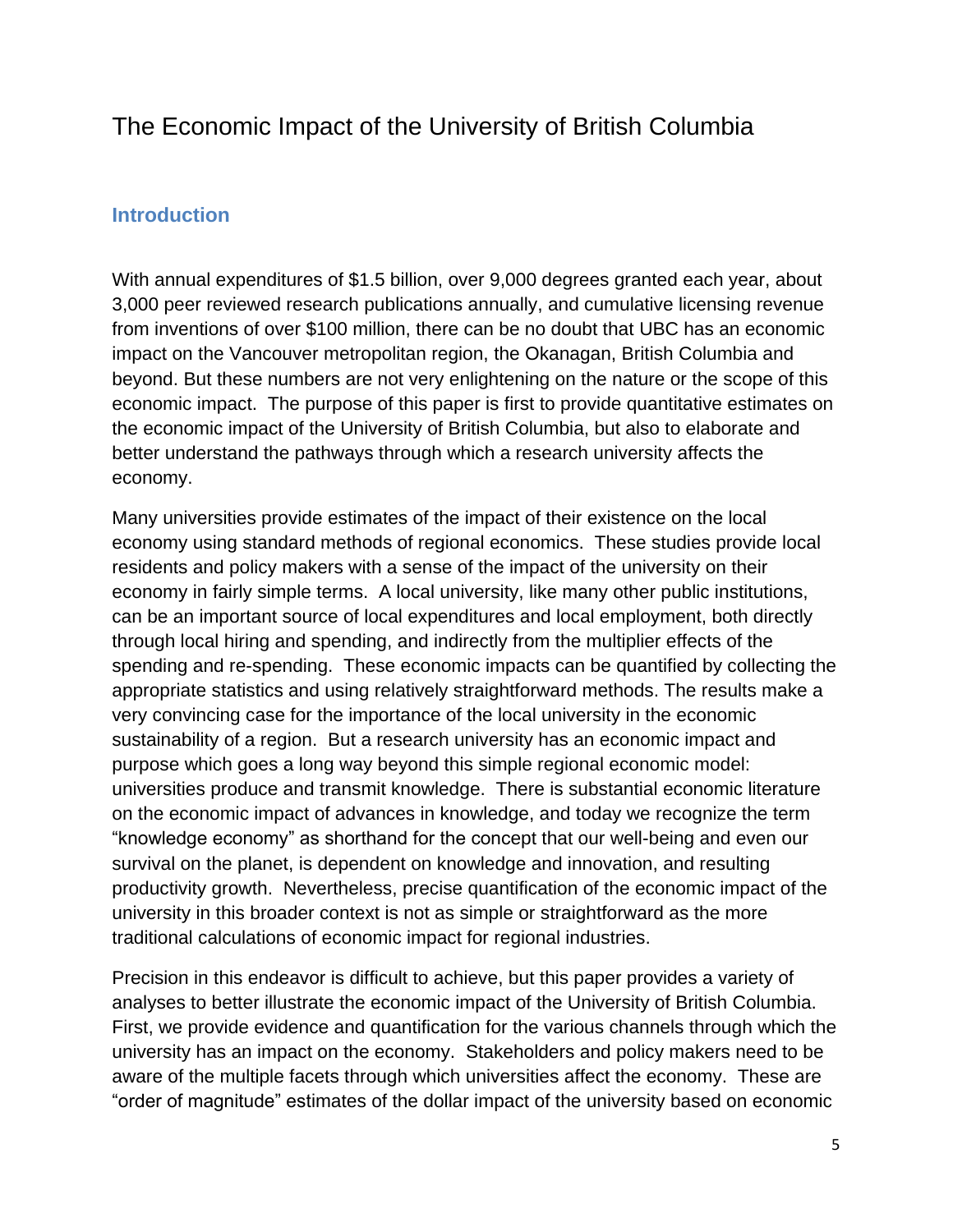models; quantification, albeit imprecise, is useful in providing some sense of the relative importance of these impacts in the context of other economic activities. Wherever possible, we also try to provide corroboration of the estimates of this economic impact from other sources, both academic literature and other similar studies.

#### **Why measure "economic impact"?**

To those familiar with the economy of the Greater Vancouver Metropolitan region and with the scale of the University of British Columbia, estimating the economic impact of the university may seem to be an exercise in proving the obvious. UBC-Vancouver, with over 10,000 (non-student) employees is cited by "Business in Vancouver" as Vancouver's largest employer. Roughly 1 in 100 employees in the Vancouver Census Metropolitan Area (CMA) work at UBC. Similarly for the Kelowna Metropolitan Area, UBC-Okanagan, with over 700 employees, is approaching 1% of the Kelowna CMA labour force. Clearly, any enterprise of this scale will have an enormous economic stimulus on the local region and province – in terms of purchases, incomes, employment, and the associated multiplier effects as these factors circulate through the economy. A standard regional economic impact analysis would stop at that point. The main purpose of this paper is to go beyond the standard analysis, and understand the economic impact resulting from the real purpose of the university: teaching and research. In the process of trying to measure the impact we gain a much better understanding of the outputs of the university and the value of those outputs to society and the economy, and in so doing, provide policy makers with at least some sense of the priority that ought to be accorded to the existence of a strong research university. Especially in times of economic recession, governments wish to maximize the impact of their fiscal policy. In terms of economics, government seeks fiscal policies with high "multiplier effects" on the rest of the economy. This paper attempts to estimate the multiplier effect of university spending on economic growth and expansion.

Any public expenditure generates an economic impact simply by virtue of the spending in the local economy; indeed, returning tax cuts in lieu of public expenditure can also be viewed as having economic impact. The important point to be illustrated in this analysis is that by looking more carefully at the impact of the university, it becomes clear that the existence of a local university is actually a magnet for revenue to the province, much like an exporter. Unlike other worthwhile public expenditures, the university actually spends a great deal more in the local economy than what is provided by the provincial government. In 2008, the Province of British Columbia contributed \$644 million dollars from general revenue to the operations of the university, but through its activities, the University actually spent \$1.8 billion dollars – virtually all of it in British Columbia. But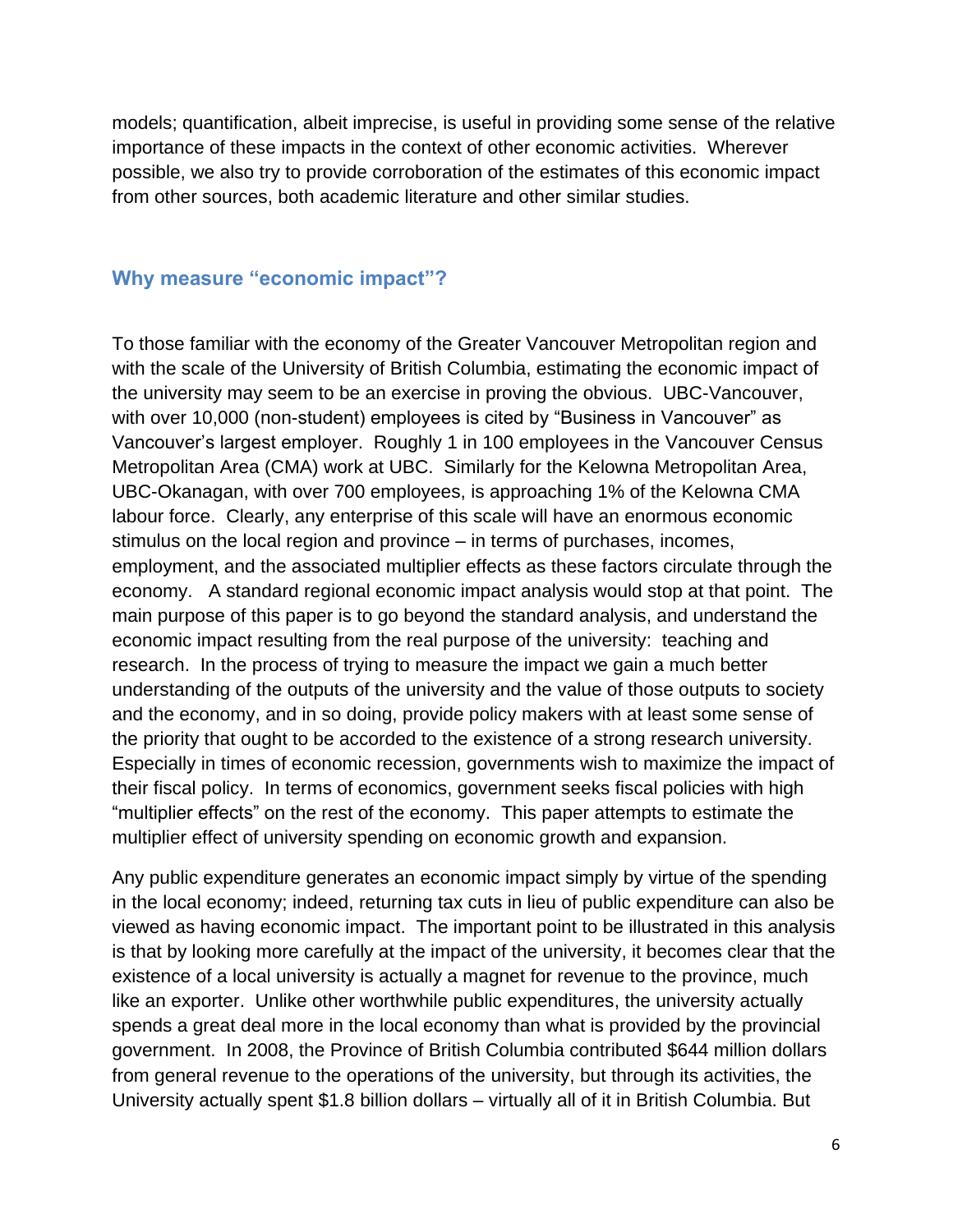this is only a fraction of what economists (e.g. Martin, 1998) refer to as the "dynamic" or total impact.

# **What do we mean by Economic Impact?**

In the field of Regional Economics economic impact is defined as the prediction or explanation of change to various measures (spending, income, employment) of a local economy after the introduction of a change or new element to the economy. Davis (1990) makes the point that it can be "ex ante" or "ex post"; that is, estimation before or after the change has actually taken place. Obviously in the case of a university we are dealing with the "ex post". In either case, we are concerned with "if, then" statements, or some form of causality (Davis). By tracing economic activity we can say that "if the university exists in the local economy, then the total economic activity linked to the activity of the university will be x". Multiplier analysis is an integral part of economic impact because spending and income circulate through the economy. By tracing linkages of expenditure and income through the economy, it is always the case that economic impact studies use a multiplier greater than one.

The rationale for this can be viewed in two ways. First, suppose the local economy is fully employed (ie. at some natural rate of unemployment). In B.C. over the past decade the unemployment rate, averaging around 5%, might well be described by economists as "full employment". But income and spending resulting from the university still circulate through the economy. The earnings of UBC employees do not stop after one round of spending, but are partially re-spent within the B.C. economy. The extent to which the spending does not leave the B.C. economy (a function of imports and investment outside the province) is reflected in a higher multiplier. Hence the multiplier is a descriptive tool, allowing us to allocate a certain dollar figure as attributable to the existence of the university through a simple chain of causality.

One can also think of economic impact in terms of the hypothetical case of removing the University of British Columbia, and all of its spending, from the economy. The sudden impact would be a reduction in the level of economic activity by not just the total spending of UBC, but also by a factor relating that spending to the re-spending – ie the multiplier.

Objections to the use of the multiplier in a fully employed economy come from a thought experiment: what if the university had never even existed? The spending may not disappear. Perhaps government would long ago have found an alternate use for that spending. Quite possibly the resident labour force would have found jobs other than working for UBC. And also, it is likely that immigration to UBC would not have consisted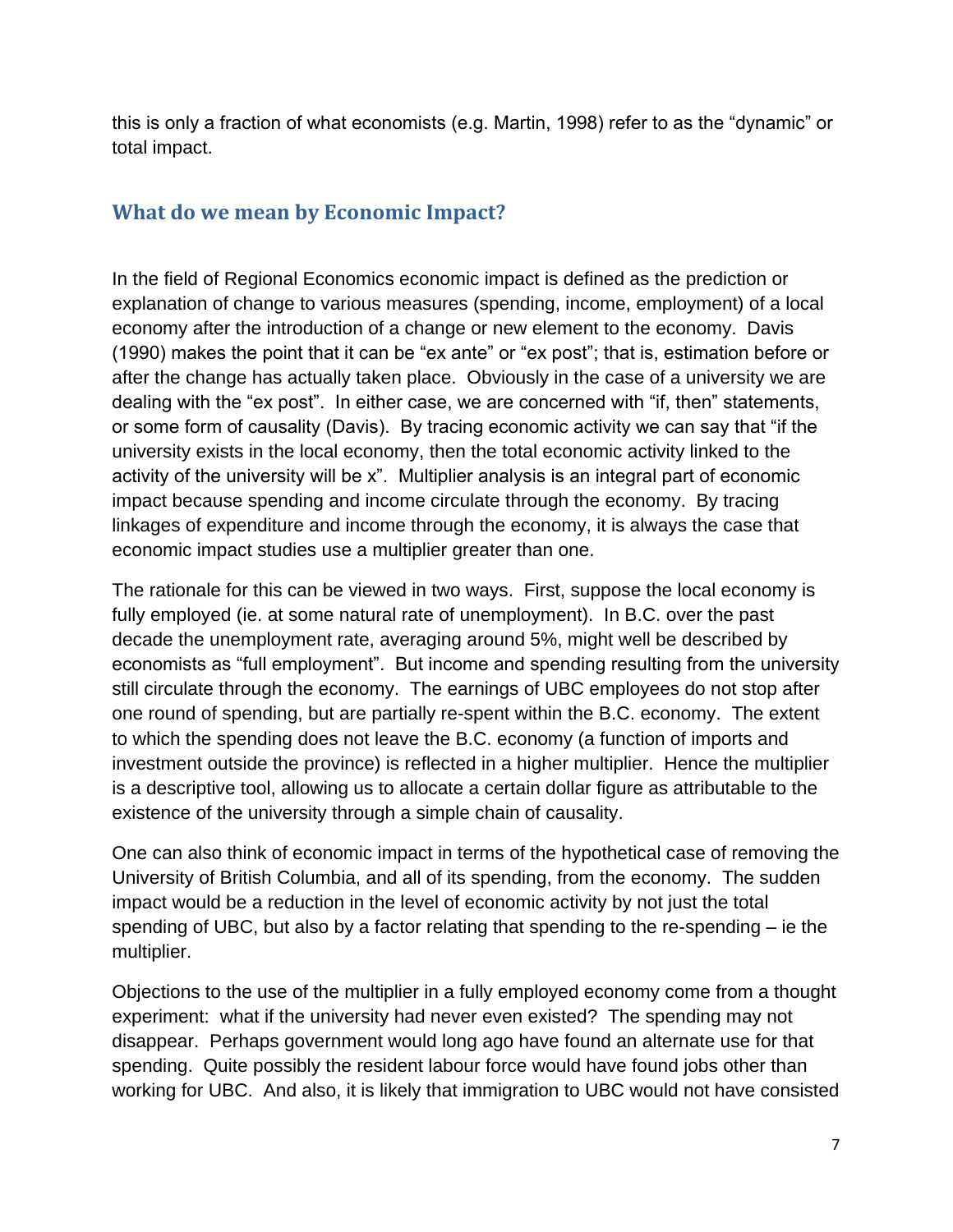of so many highly educated people who now work in B.C. as professors (most of the non-faculty staff are recruited locally). Finally, communities may have come together and created other institutions of teaching and research not funded by government – and some of these institutions might look something like UBC, as do some private research universities in the U.S., where the public need for universities pre-dated the government creation of universities. But it is not the purpose of this paper to simulate what economists refer to as the "counter-factual" – the alternative world without UBC. This would be an extreme approach to economic impact. The purpose is to emphasize the channels through which the university influences the economy, and by various means of association, to attempt to quantify the magnitude of some of those channels. There may be other forms of public or private expenditure which could also be associated with similar sums of money, and this type of analysis leaves the door open to suggest what those might be. Physical infrastructure, health spending, or tax cuts also have economic impacts, and it might even be possible to compare economic impacts, though this analysis does not go any further than the University of British Columbia.

One example which helps to illustrate this approach to economic impact is the assertion that if sufficient space for university education were not available in BC (ie UBC never existed), many British Columbians might have gone elsewhere to be educated, and would then return to B.C., still reaping the rewards of a higher income in the absence of UBC. But this counter-factual argument would then attribute the benefits of university education to some other collection of universities. The purpose of the calculation is not to provide calculations for a strategy of free-riding on the educational systems of other jurisdictions – such a strategy would soon collapse for a variety of reasons, not the least of which is the absurdity resulting from everyone deciding to free-ride. The purpose is to take the situation as it exists and attribute economic impact to UBC where there is a causal relationship.

Finally, impact multipliers are sometimes criticized because every multiplier is greater than 1, and if every sector were to estimate its multiplier, and then apply it to the output of its sector, the sum would be significantly larger than the actual economy. But this misinterprets the meaning of the multiplier, and of economic impact. To say that a sector has a certain total economic impact is to measure the extent to which its economic impact is inter-related, or overlaps through trade, with all the other sectors in the province. It is the mutual interdependence of all economic agents which both gives rise to multipliers larger than one, and the economic prosperity which arises from specialization and freely trading economic agents.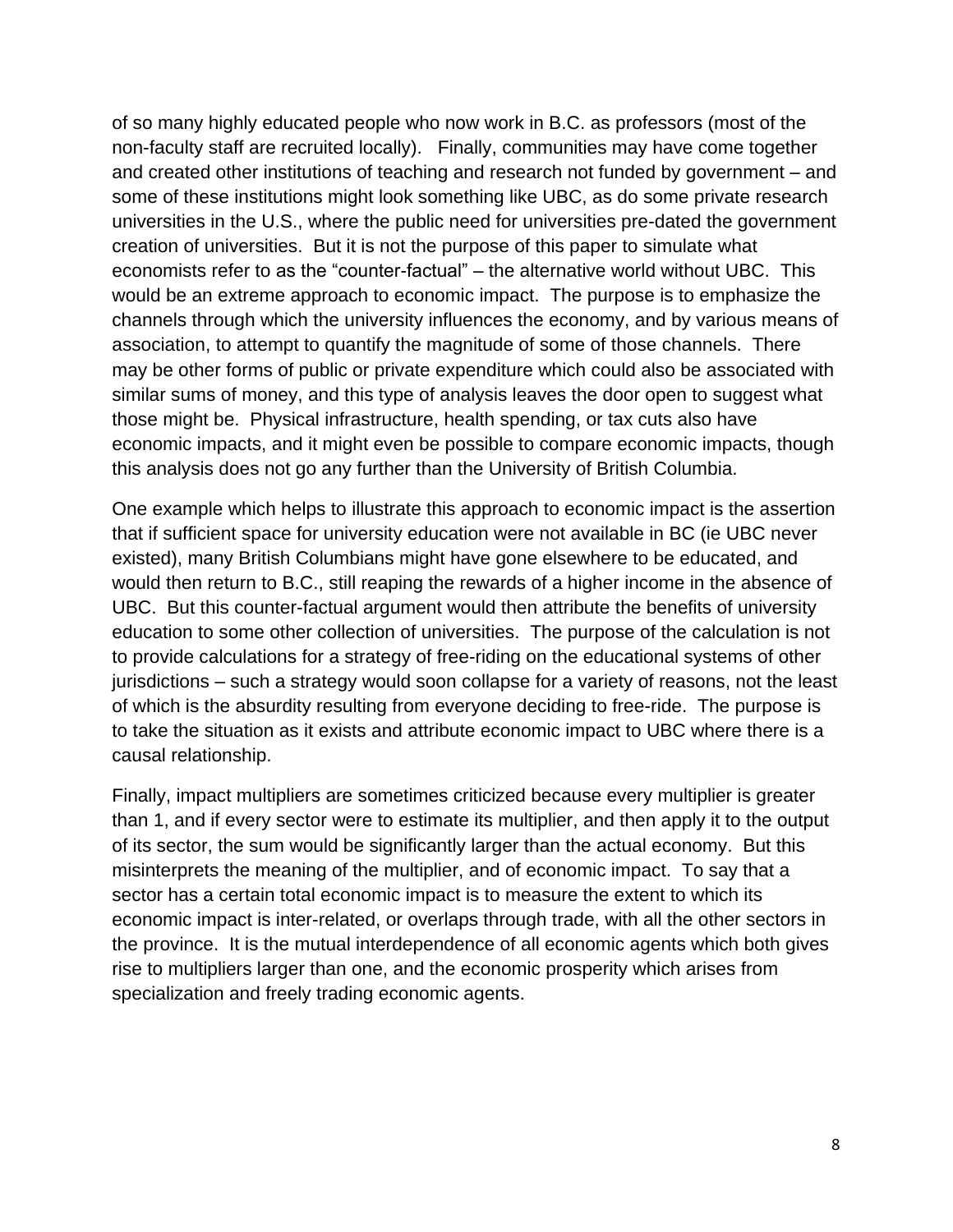# **1. Direct Spending by UBC**

The analysis begins with the simplest economic impact: the impact of direct spending of UBC. Economic impact is typically measured as either spending or income in a local region. In the case of a university the largest part of the university's spending takes the form of income to faculty and staff, therefore we use "income" as the metric for the quantification of direct spending by UBC. The direct economic impact of UBC spending is the result of the interaction of three factors, shown as columns in table 1. First, we must take into account the fraction of the spending which is local (Metro Vancouver or Kelowna). In the case of staff salaries and benefits, virtually all of the spending results in local income. Much of the non-salary expenditure such as journals, books, equipment, etc. is of a specialized nature and not available in the local economy hence we estimate that only 35% of non-salary spending actually results in local income. Construction income is a special case. In one sense, nearly 100% of construction spending by UBC is local since construction is local by definition. However, construction materials are often not local, hence we apply a value-added ratio of .78 to total construction costs to obtain resulting income (which is nearly certain to be local) of \$98 million. While the presence of a local university always implies capital spending in the local region, by its nature capital spending varies widely from year to year, and of course is most intense during a start-up phase, as at UBC-O. While not shown in Table 1, UBC Okanagan anticipates spending of \$350 million over the course of 2009 as the new campus continues to build the capital stock necessary for a research university campus in the Okanagan.

Finally we apply a local income multiplier to recognize the fact that local income is largely re-spent in the local economy, in turn generating more income. The final outcome of these calculations shown in Table 1 is that UBC direct spending generates \$1.9 billion in local income in the local economy.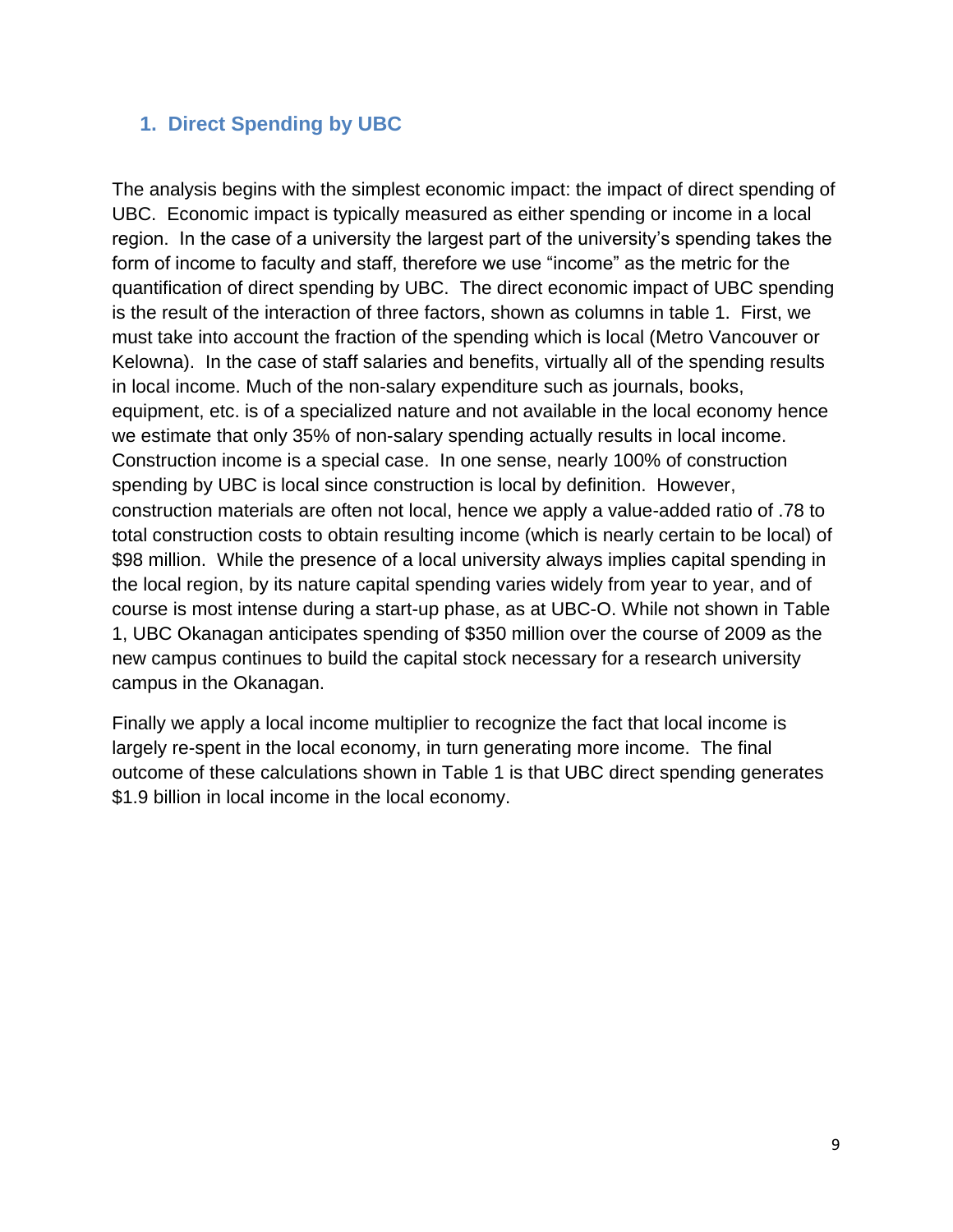|                              | <b>Direct</b><br><b>Expenses</b> | Local<br>expenditure | <b>Direct Local</b><br>income<br>generated | <b>Total Income</b><br>generated<br>after<br>multiplier * |
|------------------------------|----------------------------------|----------------------|--------------------------------------------|-----------------------------------------------------------|
| Salaries and Benefits        | 957.2                            | 98%                  | 938.1                                      | 1,407.1                                                   |
| <b>Building Construction</b> | 121.5                            | 78%                  | 97.5                                       | 146.3                                                     |
| Student Aid                  | 58.0                             | 100%                 | 58.0                                       | 87.0                                                      |
| All other expenses           | 622.3                            | 35%                  | 159.1                                      | 238.7                                                     |
| Total                        | 1,759.0                          |                      | 1,252.7                                    | 1,879.1                                                   |

#### **Table 1: Direct University Expenditure in Local Economy in 2007/08 (\$Million)**

\*This study uses a relatively conservative multiplier of 1.5. In other similar studies done in the 1990's, multipliers range from 1.57 (University of Washington) to 2.34 (University of Wisconsin). The importance of the multiplier is not in the exact value, which varies with economic conditions and the nature of the local economy, but in illustrating the value of stable public spending in maintaining the level of economic activity, as well as in the quantification of the extent to which different sectors of the economy are interconnected through trade. The multiplier represents the flow through effects that university spending has on the rest of the economy. In an economy at full capacity, the marginal multiplier for the total economy is 1; no additional economic activity can be squeezed out of a fully engaged economy with public spending. But this is rarely the case; economic conditions vary cyclically, and stable public spending on highly productive activities results in a stable local economy, with a much better ability to recover from the inevitable cycle of economic booms and recessions. Hence one economic impact of a university is stability in the local economy.

### **2. Student Spending**

In this study we consider the economic impact only for full-time students. Many students attending UBC are local, but it is unrealistic to assume that the student spending would occur without the presence of UBC in the local region. UBC Vancouver admits students who are among the most likely to attend a university, based on the high grades required for entry. If it were not for UBC, most students would still opt to attend a university elsewhere. The assumption we make for purposes of economic impact is to ask: "what would happen in the absence of the provincial capacity to educate the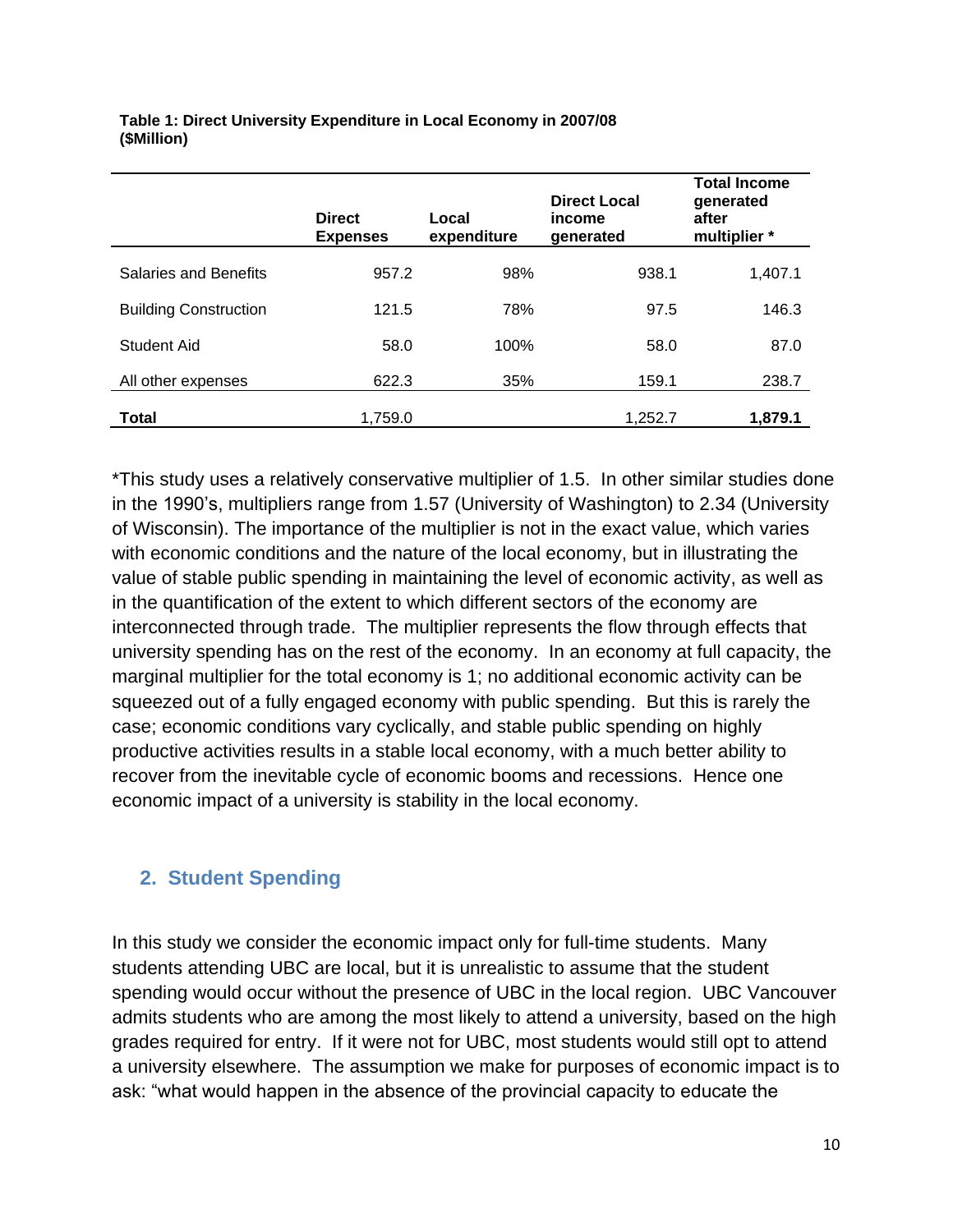number of students currently attending UBC?" We do not suggest that Simon Fraser University, for example, is not a credible alternative, only that the economic impact of students staying in the province is dependent upon capacity to educate them. In the case of the Okanagan campus, the situation is somewhat different in that almost 40% of the students are not from the local region, hence the impact on the local economy is significant simply as a result of students moving to the Kelowna area to attend university. Indeed, over 50% of these "imported" students are actually from outside of British Columbia. We make the assumption to exclude the local spending of part-time students, since the absence of a local university would result in at least some students not attending any university, and part-time students are a conservative proxy for this effect. Table 2 shows the calculation of the economic impact generated by student spending. Using estimates based on monthly budget information from HRSDC's student loan budget web site, UBC students spend \$348 million in the local region.

| Undergraduate Full-time Students                               | 23,464       |
|----------------------------------------------------------------|--------------|
| Graduate Full-time Students                                    | 6,878        |
| Total                                                          | 30,342       |
| Monthly cost per student*                                      | 1,322        |
| Number of month per academic year                              | 8            |
| Total student spending per academic year                       | 320,896,992  |
| Residence fee paid by student (already in university spending) | (59,000,000) |
| Financial Aid (already included in university spending)        | (58,000,000) |
| <b>Multiplier</b>                                              | 1.5          |
| <b>Total yearly student spending</b>                           | 305.845.488  |

| Table 2: Student Spending (excluding expenses already included in UBC spending) |  |
|---------------------------------------------------------------------------------|--|
|---------------------------------------------------------------------------------|--|

\*UBC Student Services cost calculator

# **3. Visitor Spending**

 $\overline{\phantom{a}}$ 

UBC has never made even rough estimates of the number of visitors drawn to Metro Vancouver by visits to UBC, but estimates from other universities suggest the annual number of visitors to UBC is in excess of  $200,000$ <sup>1</sup>. Various UBC organizations

 $1$  Waterloo University, with enrolment of approximately 24,000 undergraduates estimates over 350,000 visitors annually; Tufts University, with undergraduate enrolment of about 5,000 undergraduates has estimated 70,000 visitors annually.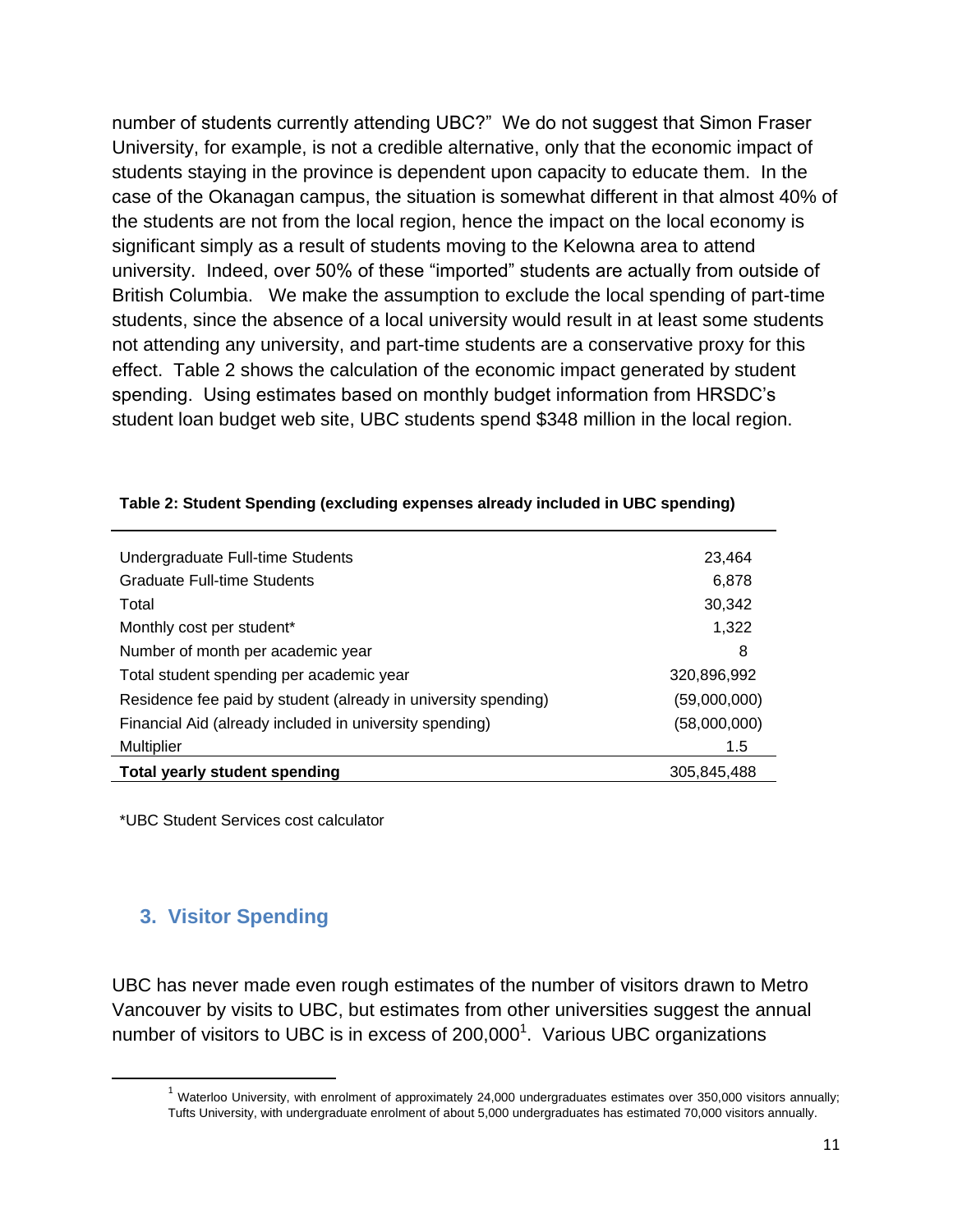however, do provide estimates of off-campus visitors to UBC. While there is overlap and double counting in these estimates (i.e. they are not additive), they provide a sense of the scale of UBC as an attraction for visits from outside the local region, and add credibility to our conservative estimate of 200,000 visitors.

- UBC's Conference Centre counts 30,000 visitors annually.
- UBC's Museum of Anthropology welcomes 120,000 visitors annually, most from outside Metro Vancouver, including many international visits.
- UBC faculty, numbering over 2,000, generate visits from international academics as part of their scholarly activities, welcoming individual visits, invited lectures, and longer term research visitors by way of the many research centres and groups. For example, TRIUMF, Canada's National Laboratory for Particle and Nuclear Physics, and a direct outcome of excellence in Physics at UBC, attracts approximately 500 academic visitors annually. UBC is home to over 100 Research Institutes and Centres, of great diversity, from the Michael Smith Laboratories, to the Centre for Chinese Research, to the Centre for Human Settlements. It would not be unreasonable to estimate between 5,000 and 10,000 academic visitors annually.
- Some conferences generate as many as 10,000 attendees. For example, this year's "Congress of the Humanities and Social Sciences" was the largest multidisciplinary gathering of scholars in North America.
- Parent visits, throughout the year and at graduation, generate an estimated 10,000 visits to campus annually.
- Prospective student visits are estimated at 7,000 annually.
- International athletic events.

 $\overline{a}$ 

Typically 25% of prospective students visit a campus prior making a choice. Since UBC receives approximately 40,000 applicants annually we can assume a large number of visits to Vancouver and Kelowna from prospective students, many of whom are from out of province.

Of course each of the above sources of visitors to UBC includes B.C. residents. This however does not preclude their inclusion as a source of economic impact. As long as the visit was specifically related to the activities of a top tier research university, we can assume that the visit of a British Columbian to UBC substitutes for a visit which would otherwise have been made out of the province, or for a counts as economic impact because without UBC there would have been no "visiting" economic activity at all. This is in keeping with the economic impact principle of "export replacement"; that is, the existence of UBC reduces the dependence of British Columbians on all other universities outside of British Columbia.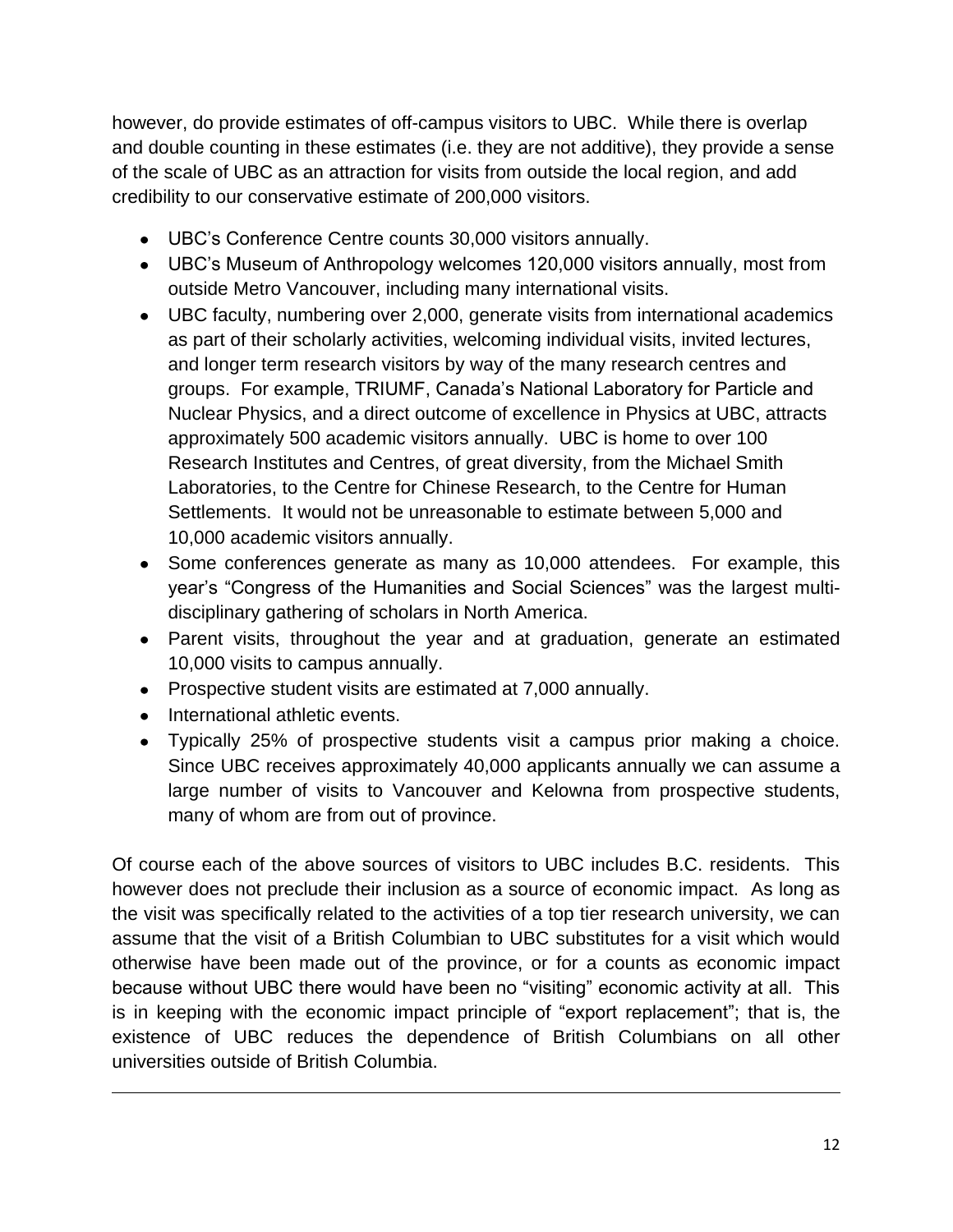Based on all these considerations, along with the estimates of other universities (see footnote), we estimate 200,000 visitors to UBC annually. As a further test of reasonableness, note that Tourism BC estimates 23 million visitors to BC annually. Thus the estimated UBC share is less than 1%.

Finally, we note the unmeasured impact of UBC as the venue for cultural events. While perhaps not directly responsible for visitors to BC, UBC contributes to the overall attraction of Vancouver as a place to visit and live through its museums, concert halls, sports facilities and gardens, along with UBC's reputation for education in the performing Arts through world renowned faculty who reside in Vancouver and contribute to Vancouver's position and reputation as a creative city (Gertler et al, 2002).

Based on Table 3, we estimate the economic impact of visitors to UBC to be \$270 million annually.

#### **Table 3: UBC Visitors spending**

| Multiplier                                | 1.5         |
|-------------------------------------------|-------------|
| Total visitor expenditure                 | 180,000,000 |
| Expenditure per day                       | 300         |
| Average length of stay in Metro Vancouver |             |
| Estimated number of visitors              | 200,000     |

# **4. The Economic Impact of UBC Research**

Before estimating the economic impact of university research it is instructive to provide some of the evidence of the relationship between university research and economic growth. The research on this topic falls into three categories (Stephan, 1996):

- 1. Spillover effects: examination of the interaction between university research and other firms in the region.
- 2. Antecedents of innovation: tracking and causality between research discoveries and their eventual applications and economic value.
- 3. Economic growth theory, and in particular "New Growth Theory".

This section of the paper provides brief summaries of these three somewhat independent but corroborating lines of enquiry, and then follows up with evidence from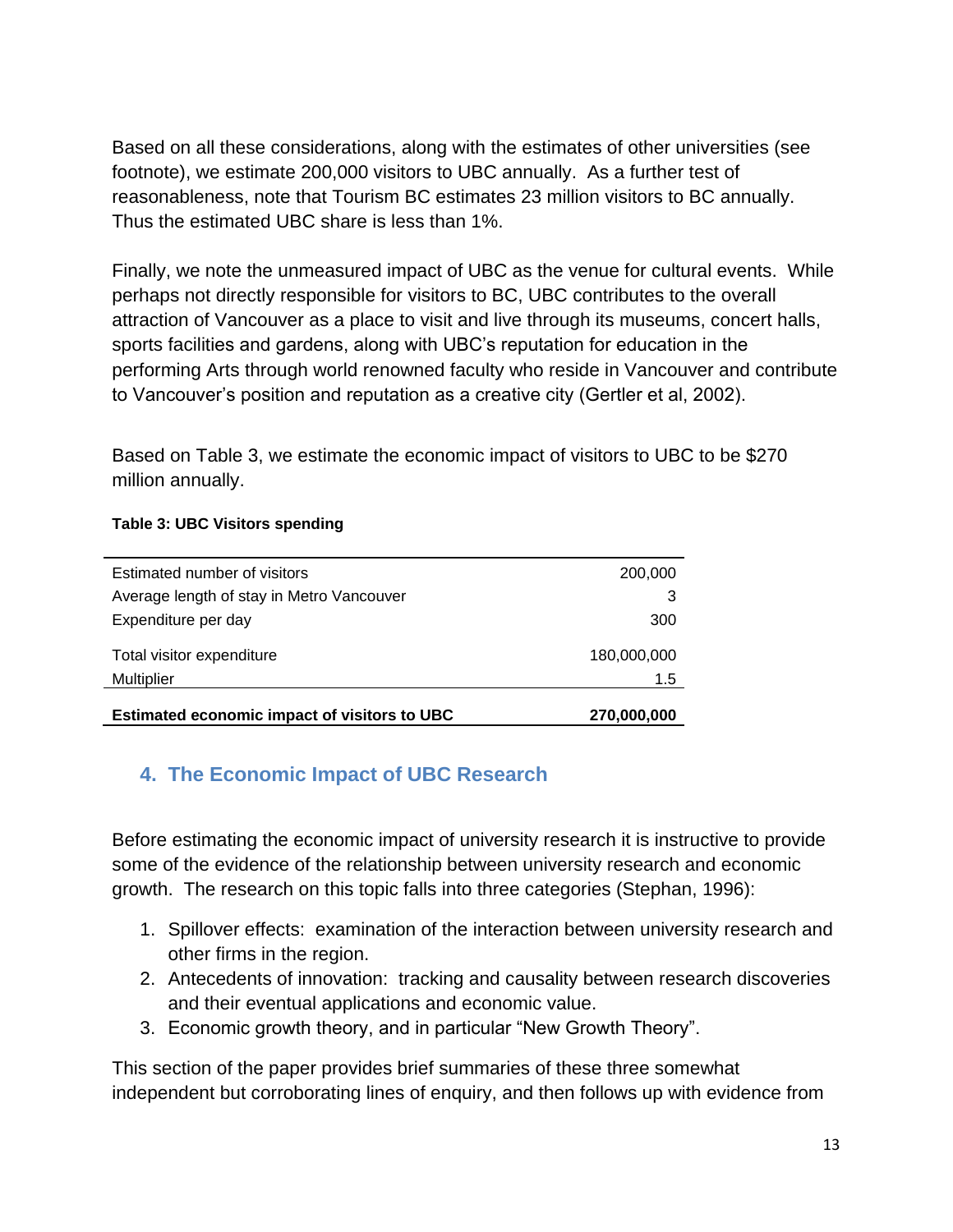UBC that these findings from the literature can be observed and measured directly in relation to UBC research.

#### **• Spillover Effect**

This line of research posits a strong positive relationship between the research expenditures and activities of universities and the private sector firms which benefit from, or are in fact created from this university research. Famous examples of this "spillover effect" are Silicon Valley, Route 128 in Boston, and the Research Triangle in North Carolina, where the essential roles played by universities (MIT, Harvard, Duke, UNC, etc.) in the emergence of innovation-based economies has long been noted. Research on spillover economies (e.g. Jaffe 1989, Acs et. al. 1991) has shown that these regions are not anomalies, but rather large-scale versions of the general economic impact resulting from the presence of a research-intensive university. Regional clustering of knowledge intensive industries can be illustrated for Canada and B.C. by looking at employment levels of scientists, engineers, and other highly qualified employees within a region. The presence of a research-intensive university is nearly always a driving factor, providing the evidence and possible quantification of the economic impact of university research.

Evidence for the spillover effect of UBC is provided by multiple sources. Table 4 shows the financial outcomes of UBC research in terms of patents and the various forms of revenue accruing to the technologies associated with these patents. For example, licensing revenue represents only one way in which funds flow to UBC as a result of permitting private sector firms to commercialize UBC innovations. Licensing revenue refers to the funding UBC receives from firms using UBC inventions for commercial purposes.

More refined evidence for the spillover effect of UBC research, Table 5 shows UBC as measured and compared in terms of the "patent pipeline". In this metric, university patents are measured in terms of factors related to their overall significance in the economy, including factors such as the number of citations by other patents, and the extent to which patents are cited in fields outside the field of the original patent. Based on this more sophisticated measure of commercialization of research, UBC stands among the top 10 universities in North America; clearly evidence for economic impact of research.

Evidence of the relationship between UBC research and the private sector is shown in figure A; over \$40 million of research activity at UBC is directly funded by private sector firms. Compared with the U.S., Canadian universities perform a relatively high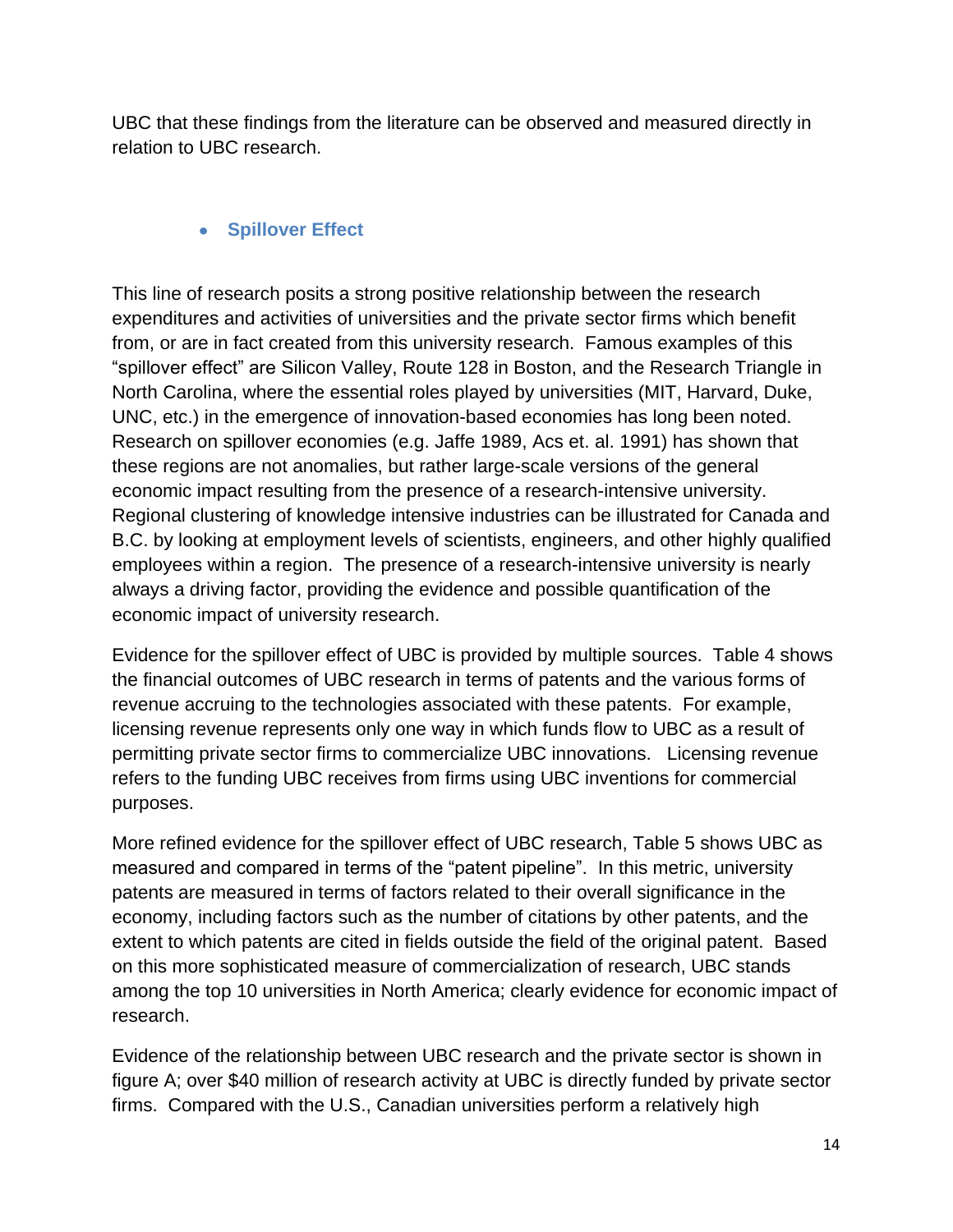percentage of all research, partly as a result of the smaller scale of Canadian firms; hence the symbiosis between industry and university research in Canada is much stronger than in the U.S. How does this interaction between university research and commercialization compare with other universities? Figure B shows UBC Licensing revenue exceeds all other Canadian universities by a wide margin. While figure B is good evidence for UBC's strengths in commercialization it is not nearly a full account of the economic impact of commercialization. First, universities vary in their assignment of intellectual property rights to professors. A particular anomaly is the University of Waterloo, where inventors retain all rights to intellectual property. But at all universities, at least some portion of commercialization income is not retained by the university. Second, the financial information is collected using a very narrow definition of university "spin-off" company: i.e., only companies based on inventions where university facilities or funds were used are classified as "spin-offs". The vast majority of what might more generally be considered "spin-off" companies are the creations of Ph.D. graduates and other researchers who developed skills and knowledge at the university, then subsequently left academe to form companies. It is primarily in this sense that Jaffe (1989) has identified the economic impact of university research. While Google is perhaps the best know example of such a company today, there are numerous such "spin-offs" as a result of UBC research. MacDonald Dettwiler Space and Advanced Robotics Ltd. is an example close to home.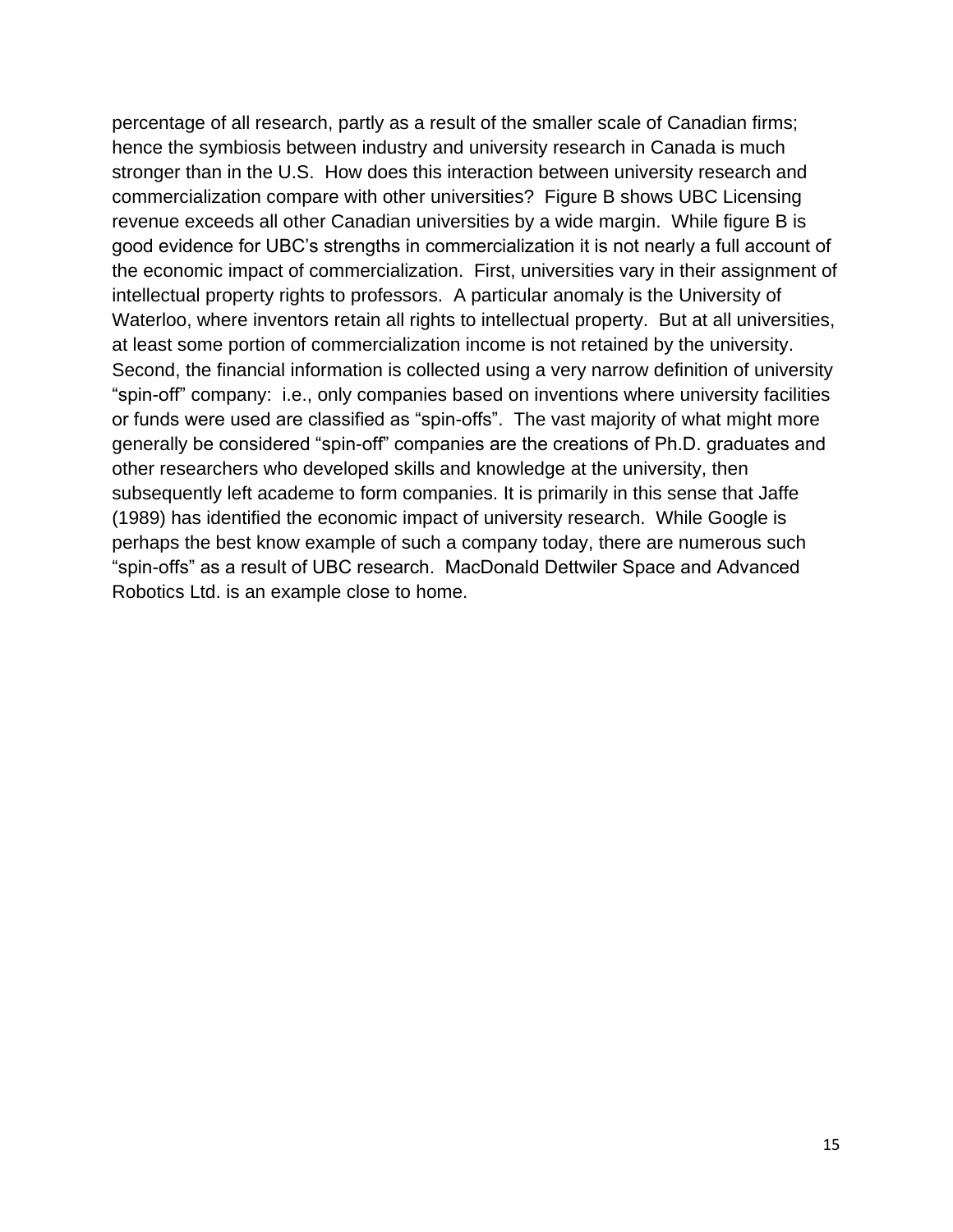Table 4: Financial Outcomes of UBC Research

| <b>Summary of Activities</b>              | 2006/07      | 2007/08                |
|-------------------------------------------|--------------|------------------------|
| <b>Total Research Funding</b>             | \$399.5 m    | \$469.4 m              |
| Number of Projects                        | 6,604        | 7,072                  |
| <b>Industry Sponsored Portion</b>         | \$<br>41.3 m | 41.2 m<br>\$           |
| Number of Projects                        | 941          | 922                    |
| Government & Non-Profit                   |              |                        |
| Contracts & Agreements                    | 60.1 m<br>S. | \$65.2 m               |
| Number of Invention Disclosures           | 166          | 171                    |
| Number of Patents Filed*                  | 262          | 173                    |
| Number of Patents Issued*                 | 43           | 43                     |
| New License/Assignment Agreements         | 29           | 32                     |
| Active License/Assignment Agreements      | 257          | 261                    |
| <b>Technology Licensing Revenue</b>       | $$13.7 m**$  | \$<br>6.6 <sub>m</sub> |
| <b>Cumulative Licensing Revenue***</b>    | \$108.9 m    | \$115.5 m              |
| Value of Equity Portfolio***              | \$<br>3.1 m  | \$<br>6.1 m            |
| New Spin-off Companies Created            | 5            | 5                      |
| <b>Total Number of Spin-Off Companies</b> | 125          | 130                    |
| New Affiliate companices                  | 1            | 5                      |

\* all countries

\*\* restated

\*\*\* as at March 31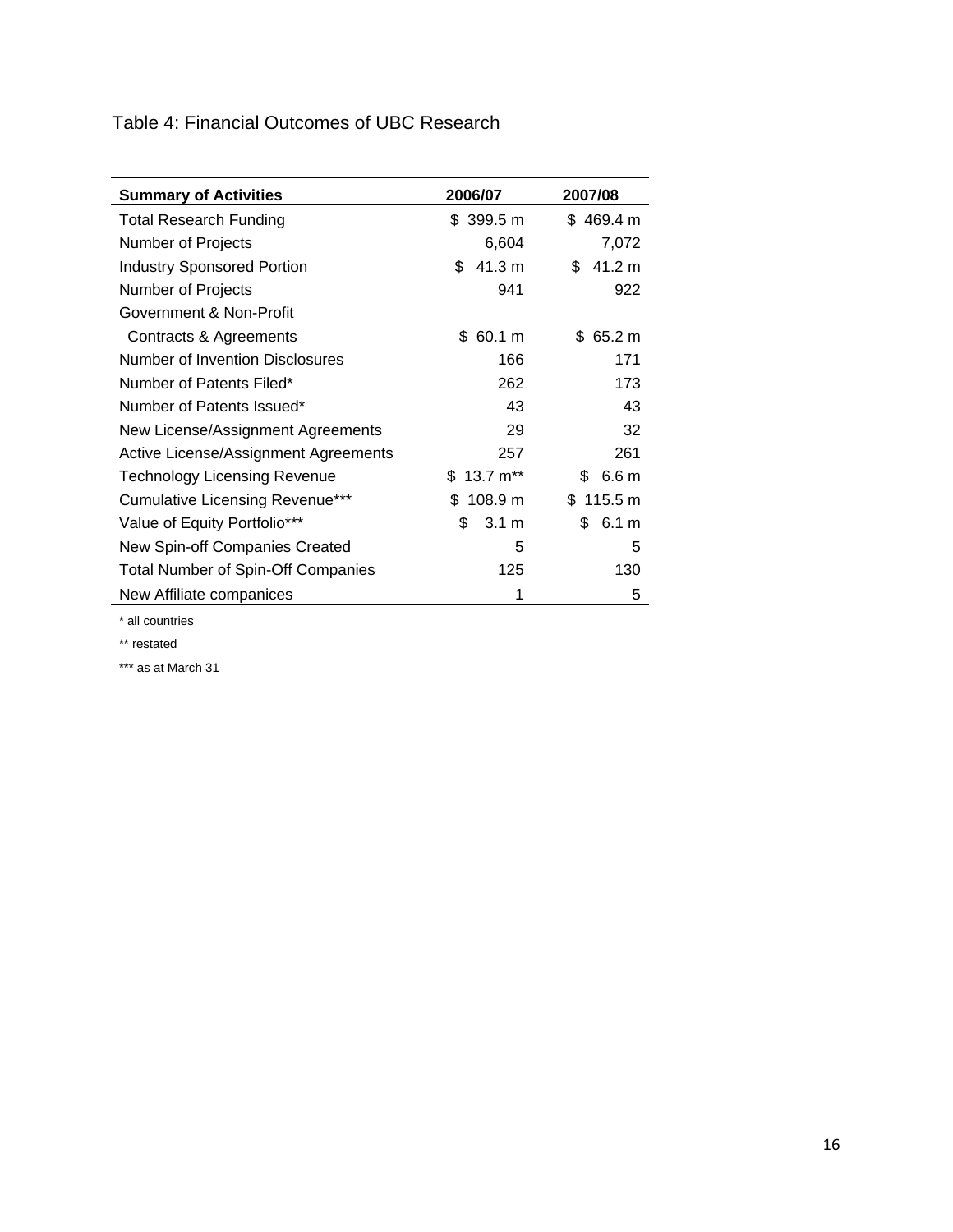# Table 5: The Patent Pipeline

Source: The Scientist, June 20 2005

| <b>PATENT POWERHOUSES</b>                   | POWER RANK     | <b>No. of PATENTS</b><br>(2004) <sup>1</sup> | GROWTH | <b>IMPACT</b> | APPLICABILITY<br><b>GENERAL</b> | <b><i>ORIGINALITY</i></b> | PIPELINE<br>POWER <sup>2</sup><br><b>OVERALL</b> |
|---------------------------------------------|----------------|----------------------------------------------|--------|---------------|---------------------------------|---------------------------|--------------------------------------------------|
| University of California                    | 1              | 228                                          | 0.82   | 1.21          | 1.20                            | 1.18                      | 322                                              |
| University of Texas                         | $\overline{2}$ | 84                                           | 1.01   | 1.87          | 0.99                            | 1.15                      | 181                                              |
| North Carolina State University             | 3              | 33                                           | 2.17   | 1.53          | 1.20                            | 1.04                      | 136                                              |
| University of Minnesota                     | $\overline{4}$ | 39                                           | 1.13   | 1.76          | 1.18                            | 1.17                      | 107                                              |
| California Institute of Technology          | 5              | 38                                           | 1.02   | 2.00          | 1.21                            | 1.02                      | 96                                               |
| Massachusetts Institute of Technology       | $6\phantom{a}$ | 36                                           | 0.75   | 1.91          | 1.25                            | 1.14                      | 73                                               |
| <b>Stanford University</b>                  | 7              | 41                                           | 0.87   | 1.17          | 1.20                            | 1.05                      | 52                                               |
| University of Michigan                      | 8              | 40                                           | 0.90   | 1.14          | 1.17                            | 1.05                      | 51                                               |
| <b>University of British Columbia</b>       | 9              | 27                                           | 1.36   | 1.12          | 1.03                            | 1.05                      | 45                                               |
| Columbia University                         | 10             | 42                                           | 0.95   | 1.10          | 0.84                            | 1.12                      | 41                                               |
| University of North Carolina                | 11             | 23                                           | 0.65   | 2.52          | 1.28                            | 0.85                      | 41                                               |
| University of Pittsburg                     | 12             | 24                                           | 0.84   | 1.56          | 1.18                            | 1.08                      | 40                                               |
| University of Southern California           | 13             | 19                                           | 1.20   | 2.40          | 0.89                            | 0.77                      | 37                                               |
| Johns Hopkins University                    | 14             | 55                                           | 0.76   | 1.28          | 0.80                            | 0.87                      | 37                                               |
| <b>Wisconsin Alumni Research Foundation</b> | 15             | 39                                           | 0.71   | 1.00          | 1.05                            | 1.18                      | 34                                               |
| <b>All Universities</b>                     |                | 2,460                                        | 0.80   | 1.06          | 1.10                            | 1.08                      | 2,466                                            |
| All Assignees                               |                | 26,086                                       | 0.83   | 1.00          | 1.00                            | 1.00                      | 21,566                                           |

1. Includes agriculture, agrigenetics, biotech, chemistry.

2. Overall stregth of patent portfolio, obtained by multiplying quantity of patents by

the quality of patents indicators (growth, impact, etc.)

Source: Anthony Breitzman, 1790 Analytics LLC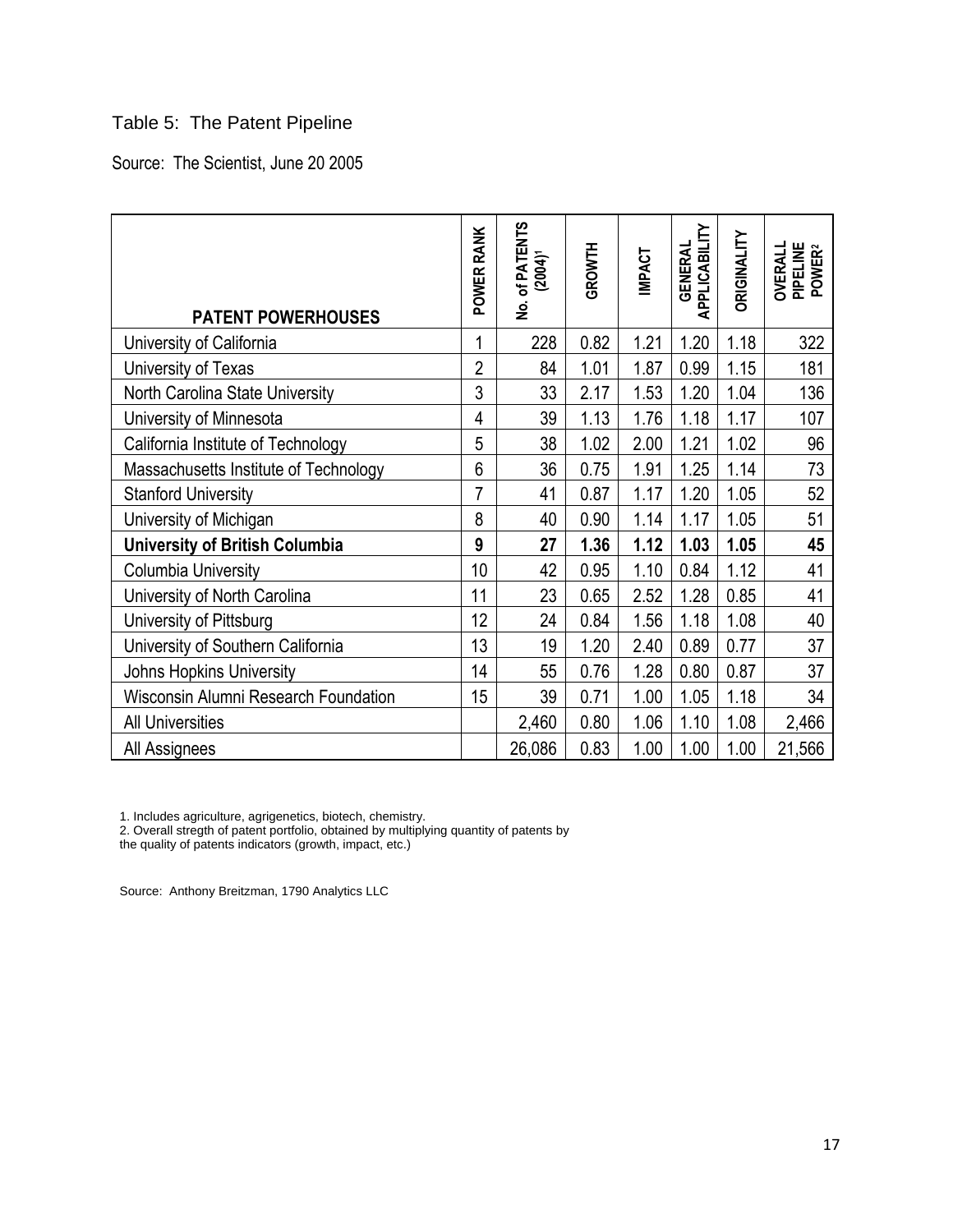

#### **Figure A: UBC research and the private sector**

#### **Figure B:**

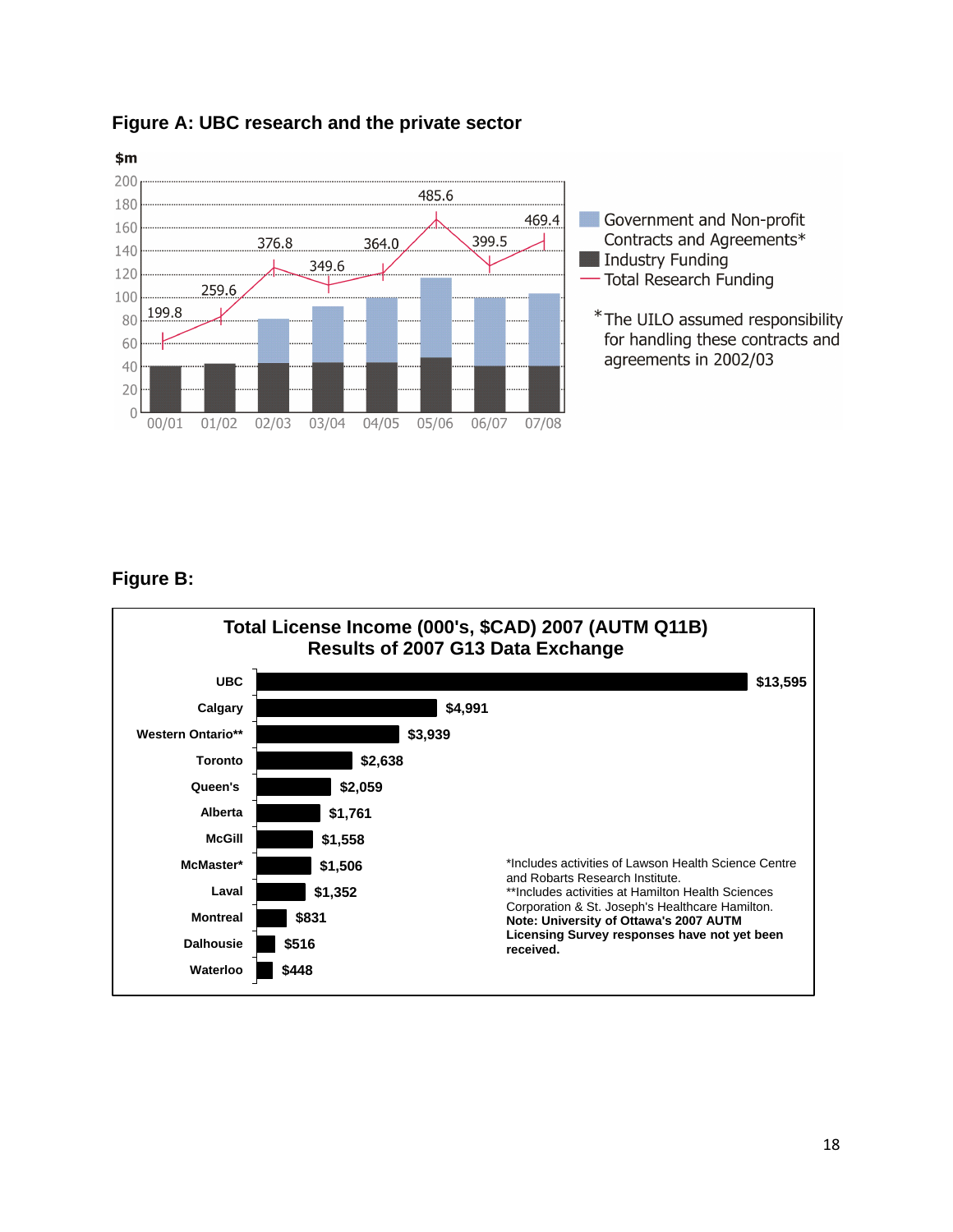A case study in spillover effects for UBC: B.C.'s Biotechnology Cluster

The origins of B.C.'s Biotech cluster go back to Michael Smith, UBC Nobel Laureate.

- B.C.'s biotech cluster is made up of about 100 companies and is the  $7<sup>th</sup>$  largest in North America, and employs 2,600 people
- 16 public companies have a market capitalization value of \$3billion
- Primarily spun out of UBC
- B.C.'s biotech industry has attracted more investment dollars in the biotech industry than any other province in Canada. (Source: Biotec Canada, 2007)
	- **Published knowledge and economic growth**

The vast majority of the new knowledge, produced by university research, results in published papers, freely available to the world. Economists classify knowledge as a "public good", of which the most important characteristic is "non-rival consumption". Put simply, this means that unlike consumer goods, knowledge is not used up as more people consume the good. The discovery of a new surgical technique, or the nature of molecular interactions in the cell, when published as free knowledge, can be used over and over again, without exhausting any of the value of that knowledge. Only a very limited subset of human knowledge can be patented or protected through other means (e.g. industrial secrets). This somewhat obvious observation about knowledge as a public good gives rise to the concept of market failure in the production of public goods. This refers to the lack of incentive in a market economy to produce public goods such as knowledge. Private individuals or firms acting in their own self-interest will tend to under-produce knowledge as they cannot easily benefit from the full costs of producing that knowledge. Hence, the production of much of the world's new knowledge is produced by publically funded universities and other research institutions.

Over the past 20 years economic research has developed important new insights into economic growth through what is referred to as "new growth theory" (e.g. Romer 1994) New growth theory is based first on the long-standing observation that economic growth cannot be fully explained by a model based only on traditionally measured inputs: labour and capital of various types. Clearly something else is at work driving ever increasing levels of economic output. New models of economic growth demonstrate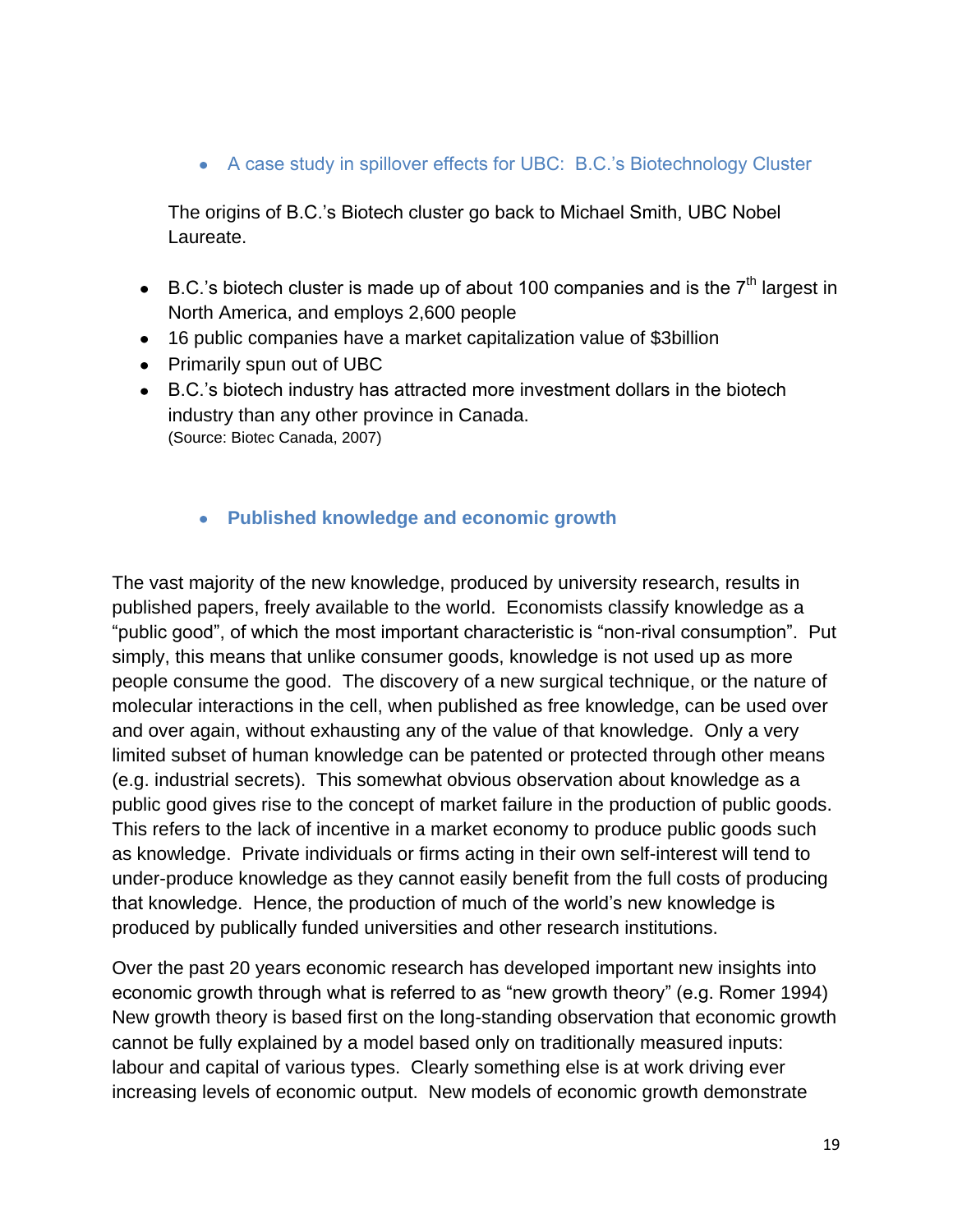that the stock of knowledge measured in various ways is also a major determinant of economic growth. James Adams (1990), in a seminal study of growth, uses data on the quantity of published knowledge to explain economic growth. Though crude, the evidence is clear that knowledge production demonstrated through scientific publications is correlated with growth.

For UBC, the evidence of knowledge production is overwhelming. Table 6 shows UBC ranks 23<sup>rd</sup> in North America in science and engineering publications, and has the highest growth rate of any university.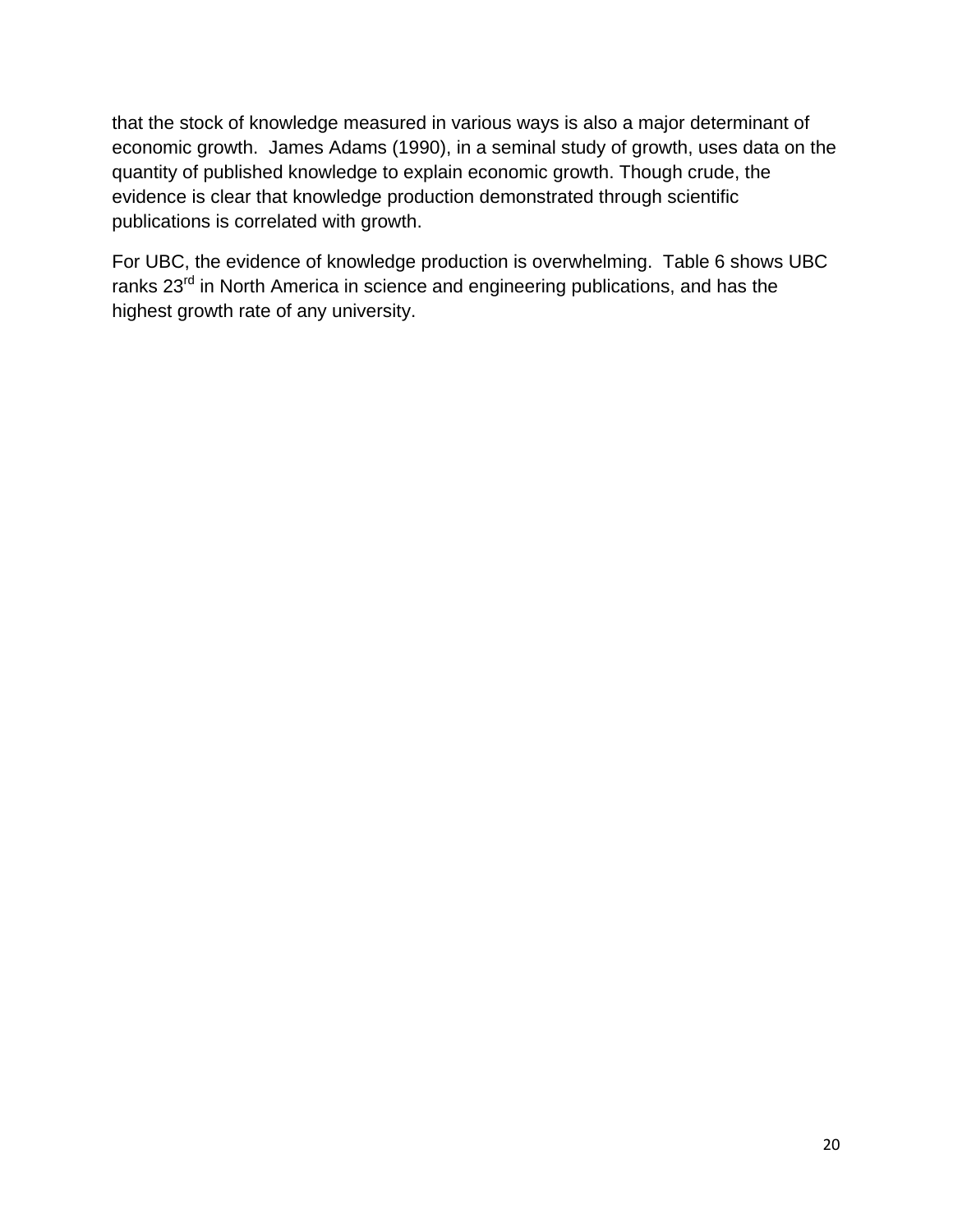Table 6: Total Publications in Natural Sciences and Engineering, 2002-2006

| Rank           | Institution                                                                   | 2002  | 2003  | 2004  | 2005  | 2006  | 2002-<br>2006 | 4 year<br>growth<br>rate |
|----------------|-------------------------------------------------------------------------------|-------|-------|-------|-------|-------|---------------|--------------------------|
| 1              | <b>Harvard University</b>                                                     | 7,188 | 7,248 | 8,201 | 8,506 | 8,325 | 39,468        | 1.158                    |
| $\overline{c}$ | University of Washington                                                      | 4,186 | 4,508 | 4,585 | 4,877 | 4,570 | 22,726        | 1.092                    |
| 3              | University of California, Los Angeles                                         | 4,100 | 4,418 | 4,424 | 4,939 | 4,687 | 22,568        | 1.143                    |
| 4              | University of Michigan                                                        | 3,757 | 4,100 | 4,438 | 4,726 | 4,558 | 21,579        | 1.213                    |
| 5              | University of Toronto                                                         | 3,554 | 3,980 | 4,005 | 4,529 | 4,260 | 20,328        | 1.199                    |
| 6              | <b>Stanford University</b>                                                    | 3,658 | 3,781 | 4,094 | 4,267 | 4,095 | 19,895        | 1.119                    |
| $\overline{7}$ | University of California, Berkeley                                            | 3,718 | 3,875 | 4,058 | 4,270 | 3,788 | 19,709        | 1.019                    |
| 8              | The Johns Hopkins University                                                  | 3,385 | 3,570 | 3,793 | 4,013 | 3,867 | 18,628        | 1.142                    |
| 9              | University of Pennsylvania                                                    | 3,224 | 3,445 | 3,727 | 4,039 | 3,814 | 18,249        | 1.183                    |
| 10             | University of Minnesota, Twin Cities                                          | 3,417 | 3,503 | 3,687 | 3,949 | 3,667 | 18,223        | 1.073                    |
| 11             | University of California, San Diego                                           | 3,300 | 3,462 | 3,542 | 3,903 | 3,770 | 17,977        | 1.142                    |
| 12             | The University of Wisconsin-Madison                                           | 3,123 | 3,411 | 3,519 | 3,803 | 3,578 | 17,434        | 1.146                    |
| 13             | <b>Cornell University</b>                                                     | 3,105 | 3,216 | 3,609 | 3,627 | 3,483 | 17,040        | 1.122                    |
| 14             | University of Florida                                                         | 3,081 | 3,178 | 3,417 | 3,697 | 3,547 | 16,920        | 1.151                    |
| 15             | Columbia University                                                           | 2,933 | 3,086 | 3,458 | 3,678 | 3,595 | 16,750        | 1.226                    |
| 16             | University of California, Davis                                               | 3,009 | 3,149 | 3,458 | 3,463 | 3,567 | 16,646        | 1.185                    |
| 17             | Massachusetts Institute of Technology                                         | 2,951 | 2,996 | 3,417 | 3,374 | 3,293 | 16,031        | 1.116                    |
| 18             | University of Pittsburgh                                                      | 2,684 | 2,951 | 3,002 | 3,424 | 3,333 | 15,394        | 1.242                    |
| 19             | <b>Yale University</b>                                                        | 2,610 | 2,797 | 3,035 | 3,174 | 3,092 | 14,708        | 1.185                    |
| 20             | Duke University                                                               | 2,568 | 2,763 | 2,964 | 3,228 | 3,100 | 14,623        | 1.207                    |
| 21             | The Ohio State University                                                     | 2,600 | 2,793 | 2,881 | 3,132 | 3,100 | 14,506        | 1.192                    |
| 22             | The Pennsylvania State University                                             | 2,687 | 2,765 | 2,934 | 3,055 | 2,927 | 14,368        | 1.089                    |
| 23             | University of British Columbia                                                | 2,232 | 2,432 | 2,682 | 2,978 | 3,067 | 13,391        | 1.374                    |
| 24             | University of Illinois at Urbana-Champaign                                    | 2,376 | 2,494 | 2,756 | 2,899 | 2,756 | 13,281        | 1.160                    |
| 25             | <b>Texas A&amp;M University</b><br>The University of North Carolina at Chapel | 2,248 | 2,553 | 2,650 | 2,791 | 2,562 | 12,804        | 1.140                    |
| 26             | Hill                                                                          | 2,196 | 2,448 | 2,594 | 2,697 | 2,589 | 12,524        | 1.179                    |
| 27             | Northwestern University                                                       | 2,216 | 2,360 | 2,566 | 2,679 | 2,613 | 12,434        | 1.179                    |
| 28             | Washington University in St. Louis                                            | 2,241 | 2,429 | 2,466 | 2,723 | 2,483 | 12,342        | 1.108                    |
| 29             | <b>McGill University</b>                                                      | 2,026 | 2,251 | 2,462 | 2,766 | 2,638 | 12,143        | 1.302                    |
| 30             | California Institute of Technology                                            | 2,187 | 2,271 | 2,558 | 2,455 | 2,377 | 11,848        | 1.087                    |
| 31             | The University of Arizona                                                     | 2,179 | 2,359 | 2,457 | 2,429 | 2,368 | 11,792        | 1.087                    |
| 32             | University of Alberta                                                         | 2,032 | 2,209 | 2,375 | 2,647 | 2,440 | 11,703        | 1.201                    |
| 33             | <b>Purdue University</b>                                                      | 1,950 | 1,972 | 2,049 | 2,349 | 2,325 | 10,645        | 1.192                    |
| 34             | University of Southern California                                             | 1,931 | 1,993 | 2,090 | 2,379 | 2,220 | 10,613        | 1.150                    |
| 35             | The University of Texas at Austin                                             | 1,689 | 1,894 | 2,020 | 2,171 | 2,094 | 9,868         | 1.240                    |

Source: Observatoire des sciences et des technologies (Partner's portal), SCI database and PAIR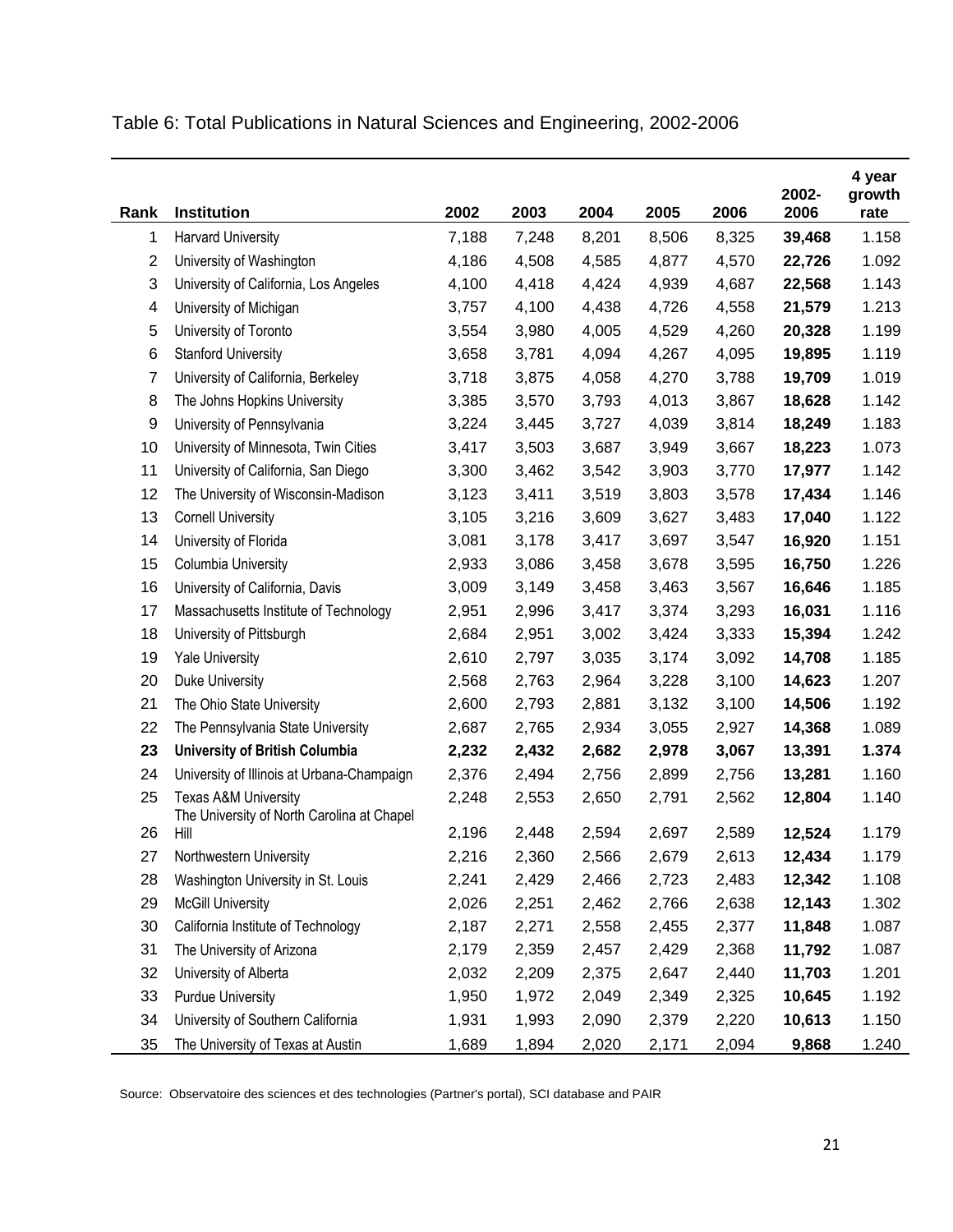#### • Scientific antecedents of growth

It still might be argued that the research on published knowledge is only correlation, and doesn't demonstrate a definite connection between research and economic productivity. The final argument relating university research to economic growth examines the knowledge necessary for innovations in terms of scientific antecedents. The majority of innovative products and processes of private firms are not the result of university patents, and clearly not many of the thousands of UBC research discoveries result in patents. But careful research into the antecedents of patents has shown that many inventions can be traced back to knowledge originally published without any intention of developing commercial products. For example UBC's Professor Michael Smith's discovery of the method for altering the DNA sequence of any gene was one key antecedent to the explosion in biotechnological discoveries and patents. In turn, that discovery has antecedents in the thousands of research discoveries which preceded Michael Smith's discovery.

Studies into major-world changing innovations (Mansfield, National Science Foundation) illustrate the essential role of basic research as antecedents for technologies, ranging from pharmaceuticals, to information technology, biotechnology, nanotechnology, etc. Narin et al (1997), in a detailed examination of U.S. industrial patents, found that 73% of all antecedent papers cited by private industry patents originated with authors at public institutions – primarily universities. While a similar study has not been done in Canada, the proportion would undoubtedly be higher as a result of the much higher fraction of research done through universities versus the private sector in Canada. These antecedent papers are described by Narin as "from the mainstream of modern science; quite basic . . . authored at top flight research universities . . ." and "heavily supported by NIH, NSF, and other public agencies."

Furthermore, the data collected by Narin over a 10-year period show that the connection between basic science and patents is accelerating (Figure E), and is to some extent nation-specific. That is, there is a clear relationship between a country's innovation performance and the level of basic science in that country.

Finally, Salter et al (2001) conclude from the research that "no nation can free-ride on the world scientific system." They state:

> In order to participate in the system, a nation or indeed a region or a firm needs the capability to understand the knowledge produced by others and that understanding can only be developed through performing research. (p 529)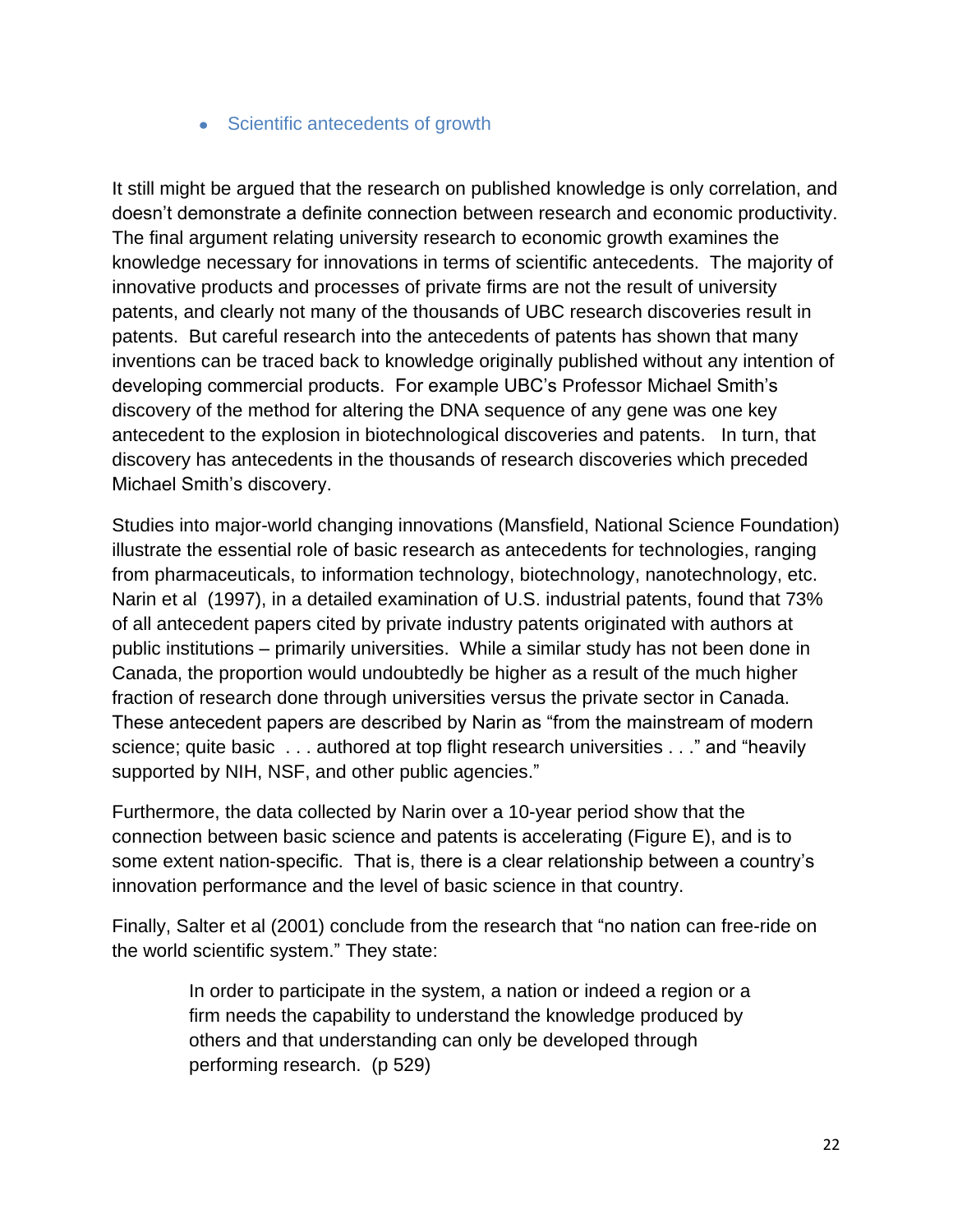**Figure E:** Science linkage: citations from patents to papers are increasing fastest in U.S. and U.K. invented U.S. patents.



Fig. 1. Science linkage: citations from patents to papers are increasing fastest in U.S. And U.K. invented U.S. patents.

#### **Productivity Growth**  $\bullet$

From the foregoing, we now have strong evidence that: a) university research is a significant driver of economic growth, and b) that UBC is a significant producer of such research. This section uses a method developed by Fernand Martin (1998) on a national level and has subsequently been applied as an institutional model for estimating the economic impact for the University of California (California's Future: It Starts Here, 2003).

The idea underlying the method of estimation is that economic growth theory on a macro level can also be applied at the level of individual universities. Almost since the advent of accounting for economic growth (and indeed an observation of Adam Smith in The Wealth of Nations), economists have noted that economic growth exceeds the total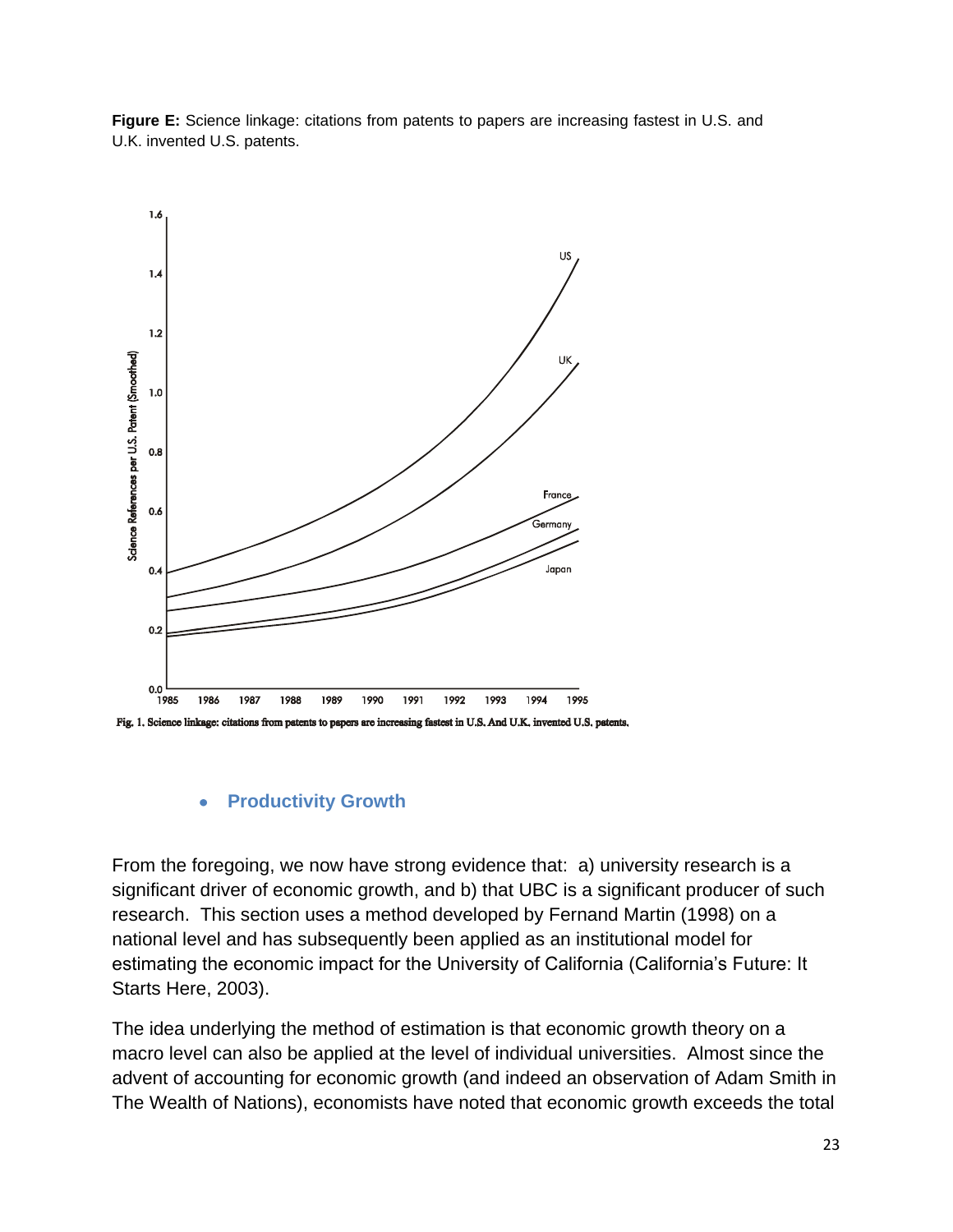output that would be expected from increases in capital and labour. Even when factors such as increases in the quality of labour through education are taken into account, there is still a substantial component of economic growth which cannot be explained by the growth in inputs. Both labour and capital have become more productive for reasons not accounted for directly in the statistical information. The resulting increase in productivity is referred to as an increase in "total factor productivity". There is no mystery however; the additional productivity is the result of innovation or "technical change" resulting from research and development of new products and processes. In the case of university research, the evidence above has shown that there is a causal relation between research and economic growth, but the only mechanism for the transmission of innovation we have been able to illustrate is that of patents. In fact econometric analysis has shown that patents and other forms of innovation that can be applied directly to the production process actually represent less than 30% of the growth in total factor productivity. McMahon (1992) estimates that 73% of new knowledge generated by university research is transmitted into the economy through university graduates. University professors sometimes collaborate with industry directly, though it is usually via the conduit of other university-educated workers, often with graduate degrees, who facilitate the transfer of knowledge from research to practice.

McMahon devotes considerable effort to distinguishing "embodied" from "disembodied" knowledge. "Embodied" refers to the knowledge, which has been embodied either as technical progress in machines and other capital, or embodied as knowledge in workers in the economy. In McMahon's Chapter 5 in "Higher Education and Economic Growth", table 5-2 shows 73% of the growth (i.e. .22/.31) due to university research is attributed to the combined factors of education and disembodied university research *excluding* capital (e.g. inventions created from research) (lines 1, 2 and 3) of the table. McMahon discusses the path of technical progress in terms of the "disembodied" knowledge. The argument ends with the conclusion that "if there is no investment in higher education, there is no embodiment of the technology created by the newest basic research". Following from this it can be assumed that even though some of the new research is eventually embodied in capital, this would not have happened without the contribution of educated people who know how to achieve the embodiment.

New knowledge transmitted into the economy by way of graduate studies at UBC cannot be easily quantified, but a recent survey of Master's degree and PhD holders provides evidence that this is surely what is taking place in the B.C. economy:

- 73% of graduates (including international students) are employed within B.C.
- 90% are in a job which is "very related or somewhat related" to their program.
- 93% report that the skills, abilities and knowledge acquired in their graduate program is "very useful or somewhat useful" in their work (60% say "very useful").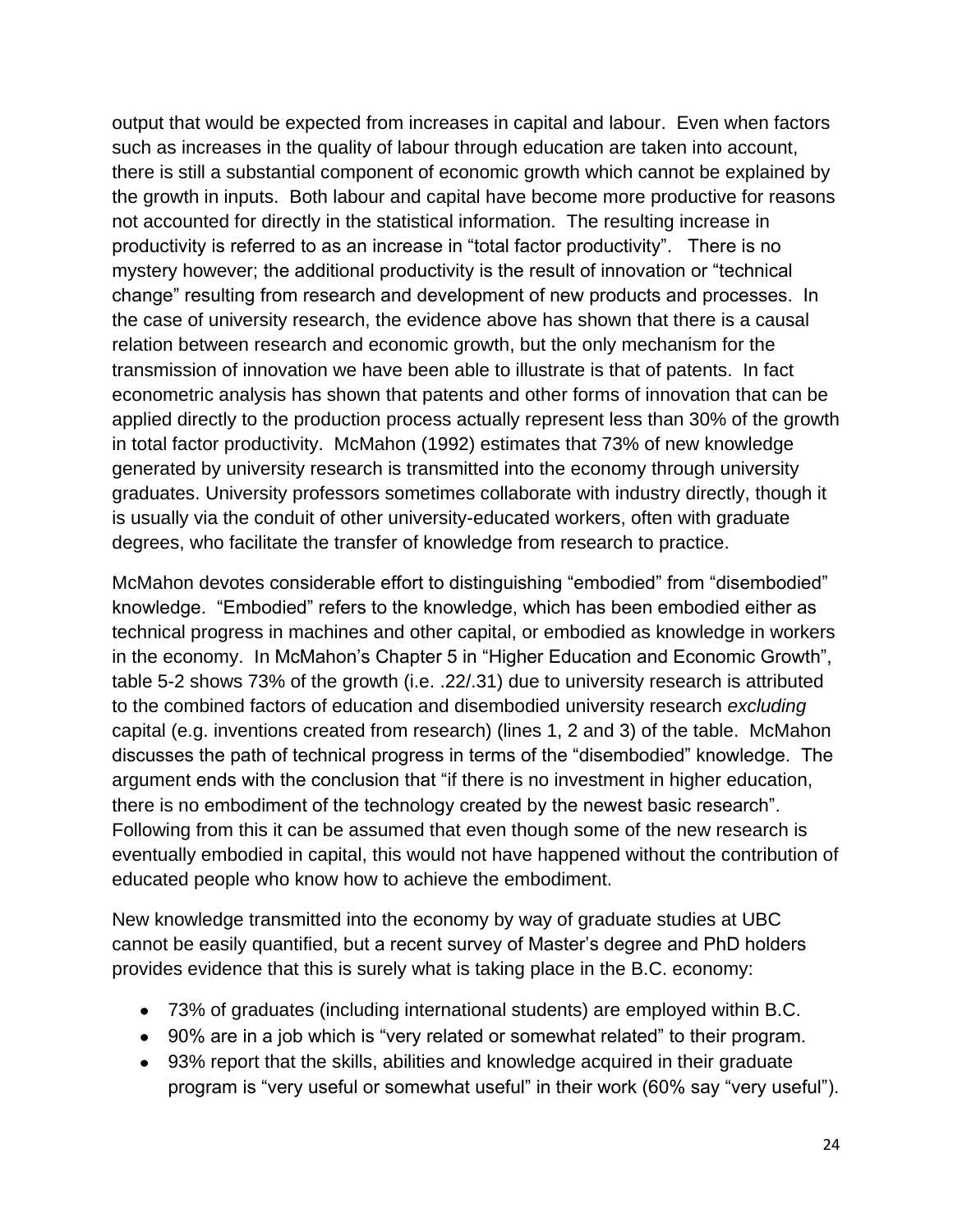- 95% are employed in either management positions or professional occupations.
- 79% reported a high level of development of their innovation skills.
- 88% reported a high level of development of their research skills.

Survey results provide ample evidence that graduate students (and hence research, which is integral to graduate education) transfer knowledge and skills to the economy as predicted.

# **5. Calculating the Economic Impact of UBC Research using Total Factor Productivity**

Armed with economic theory, and evidence from a variety of sources and studies that the theory is in fact observable in the economy, a quantification of the impact of UBC research on the economy is now possible. One of the few attempts to make such a quantification is the work of Fernand Martin (1998). The idea is to estimate the fraction of the total research and development in the country (or in this case B.C.) done by universities, and then to apply that fraction to the portion of total output growth in the economy which cannot be explained by increases in capital or labour. Table 7 below shows the calculation proposed by Fernand Martin as applied to British Columbia and the contribution of UBC research to economic growth. Several observations can be made from the calculation. First, following Martin in using 1971 as the base year for measuring economic growth, it is recognized that Total Factor Productivity (TFP) growth due to research certainly occurred prior to 1971. But it would not be realistic to apply all of the assumptions in the calculation to a much longer period of history where the relative contributions to growth and innovation are less certain. What is important is that the growth contributions of new knowledge are not single year effects, but become permanent sources of GDP until that knowledge is supplanted by new knowledge. For example, medical discoveries which enhance labor productivity (or indeed lifespan itself) would continue to do so forever until even more effective medical discoveries take their place. Hence, it is reasonable to view the effects of knowledge on the economy as cumulative, and that any starting year represents a conservative estimate.

Second, noting that 37% of all research and development in B.C takes place in universities along with the fact that 70% of university research takes place at UBC implies that UBC is responsible for about one quarter of all research in the province (see Table 7). Comparing this with the University of California where only 7% of all R&D in California takes place at all of the U of C campuses combined, illustrates how very different the B.C. economy is from the California economy: B.C. is highly dependent upon UBC as the leading conduit for the injection of new knowledge into the economy.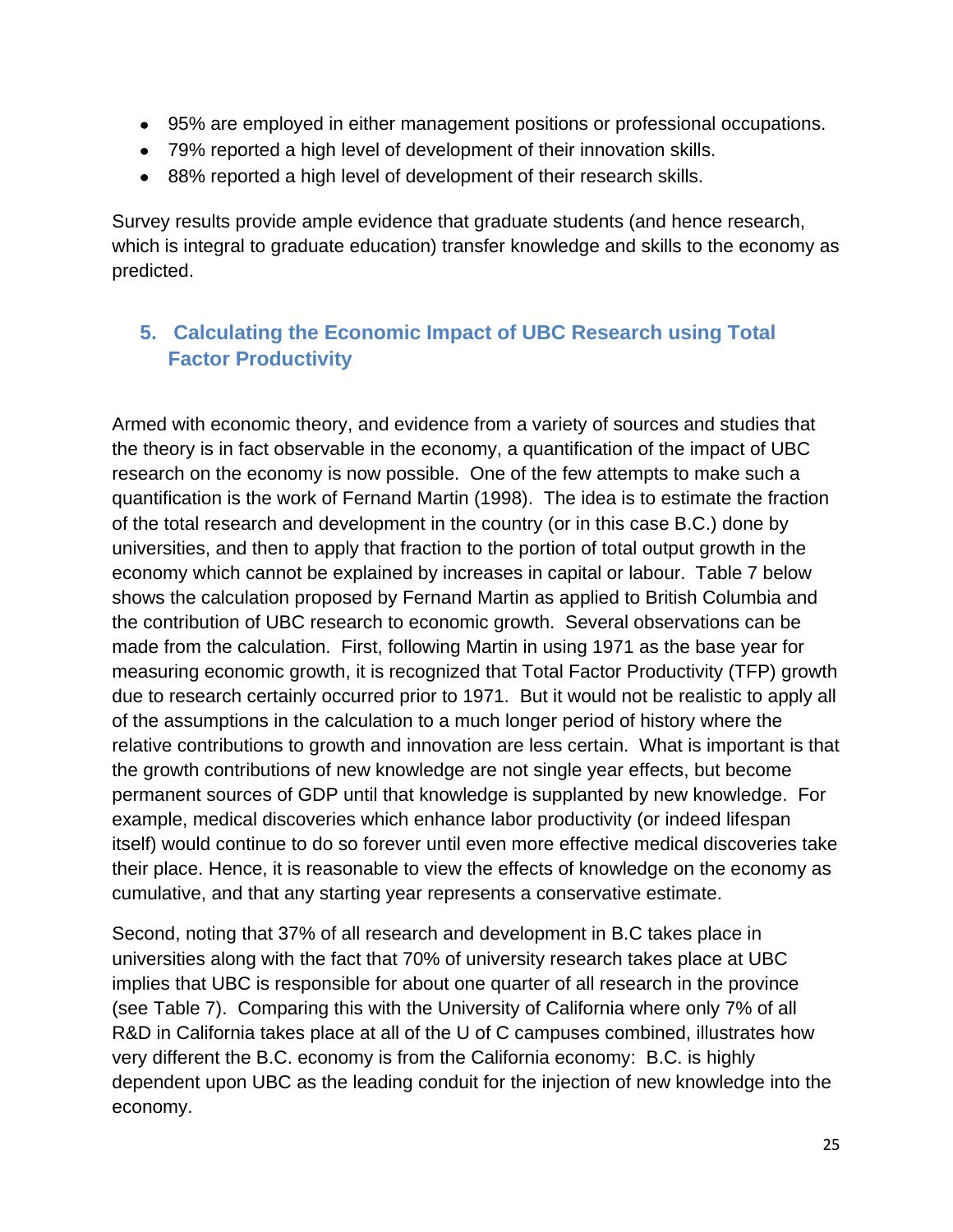#### **Table 7: The Economic Impact of UBC Research (adapted from Martin (1998))**

| Share of R&D by B.C. Universities (x .37)              | 7,097,340,000   |
|--------------------------------------------------------|-----------------|
| Exclusion of foreign R&D effects (x .69)               | 19,182,000,000  |
| TFP                                                    | 27,800,000,000  |
| Growth attributable to Total Factor Productivity (TFP) | <b>20%</b>      |
| GDP growth in BC since 1971                            | 139,000,000,000 |
|                                                        |                 |

(1) Martin (1998) uses 1971 as a base year, and notes the result is an underestimate.

(1) Canada Yearbook 1990, Cansim 3260021 Statistics Canada, B.C. Stats, Economic Activity, British Columbia (2007)

(2) OECD, Technology, Productivity and Job Creation, Vol. 2, Analytical Report 1996

(3) Martin, Fernand, 1998. The economic impact of Canadian university R&D, Research Policy 27

(4) Statistics Canada, Gross Domestic Expenditures on Research and Development in Canada and the Provinces, 2007

(5) Web-site of the Research Universities Council of BC, "BC Headset" www.BCHeadset.ca

How credible is such an estimate for the economic impact of university research, and how can we obtain some assurance that this estimate is reasonable? Certainly the straightforward application of rough ratios of R&D in the economy will not result in a precise estimate, but order of magnitude can be confirmed. One approach would be to look for corroboration in an entirely different approach: in 1991 Edwin Mansfield published results concluding that academic research, through direct and indirect effects on industrial innovation produced a return on investment of 28 percent per year in perpetuity. Mansfield based much of his research on interviews with corporate executives about the essential knowledge inputs from pure research which are often at the foundations of product development. Mansfield also concluded that the lags between basic research and product development are very long. This paper makes no attempt to apply Mansfield's rate of return analysis to UBC, but the enormous rate of return through product development alone (Mansfield makes no estimates for health benefits, spillover effects, etc.) suggests that a very large economic impact is credible from more than one point of view.

Another approach to credibility is to examine criticism of the assumptions used by Martin in the estimate. The model is simple, but the alternative assumptions may work both ways – to either increase or decrease the estimate.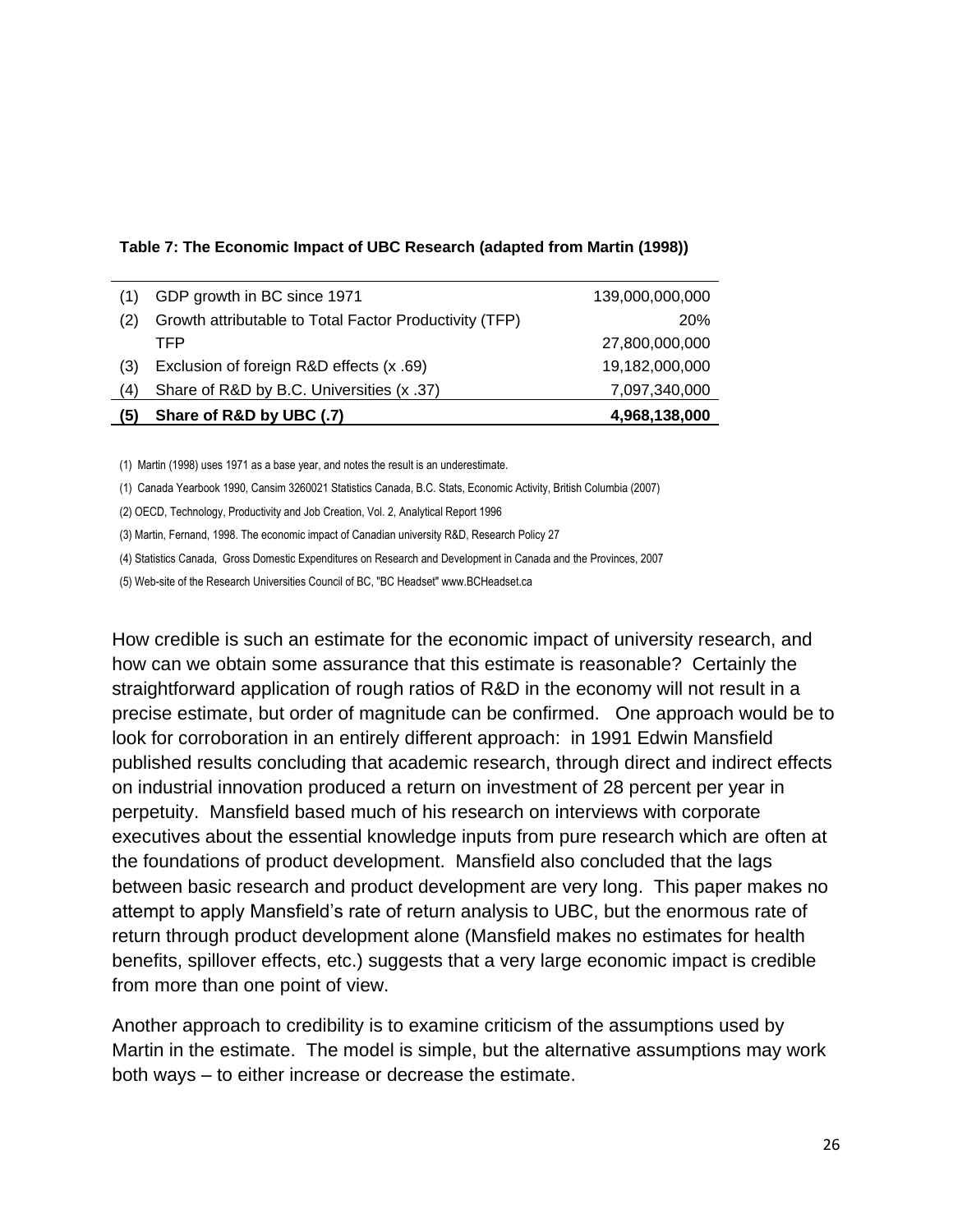The case for Martin's model being an overestimate includes:

- 1. Increases in total factor productivity do not come only from measureable R&D. Firms are constantly improving TFP through process innovation; ie learning to do a better job of production without the benefit of formal R&D.
- 2. Much university research will always remain unapplied, hence we should not use the total amount.
- 3. Economic prosperity could also be attained by absorbing the benefits of research done elsewhere.

On the other hand, arguments for the model being an underestimate include:

- 1. Private R&D has no incentive to conduct research which results in public goods, and public goods generate extremely high returns because the "consumption" of public goods does not diminish their availability to others (eg. medical research).
- 2. University research generally results in freely available knowledge, hence the value of the knowledge is amplified greatly through dissemination, over privately generated knowledge which must be either restricted to products or patented.
- 3. The Martin estimate does not include the value of the time contribution of university faculty, only the actual money expenditure on funded research.

While it is beyond the scope of this paper, and indeed beyond the scope of current economic research, to provide quantification to most of these points, there is clearly no compelling reason to doubt the credibility of the estimate as either too high or too low; argument abounds on both sides. What is clear is that UBC research makes a contribution to the economy, and that the order of magnitude is so high as to be of significant importance as a driver of the economy.

One final word on the credibility of the estimate concerns the intuition surrounding total factor productivity; perhaps the most frequently cited example of total factor productivity is the computer. The observation has been made that productivity increases come to us through hardware and software, and that the presence of a single university in the region has little bearing on the use of this "embodied technical progress", as we purchase it from elsewhere. The argument can be addressed through a complex tracing of computer development from early mathematicians to present day, and the chain of pure research through universities would surely emerge as seminal. But it is also instructive to note that the internet exists only because research universities created the internet to meet their own (at the time esoteric) research needs. Furthermore, the internet was brought to Canada by Canadian research universities. The essential role of universities in bringing the internet to Canada has been documented in the book "A Nation Goes Online", documenting the role of UBC. As recently as 2000, UBC still maintained the dot-ca registry for the nation as a legacy of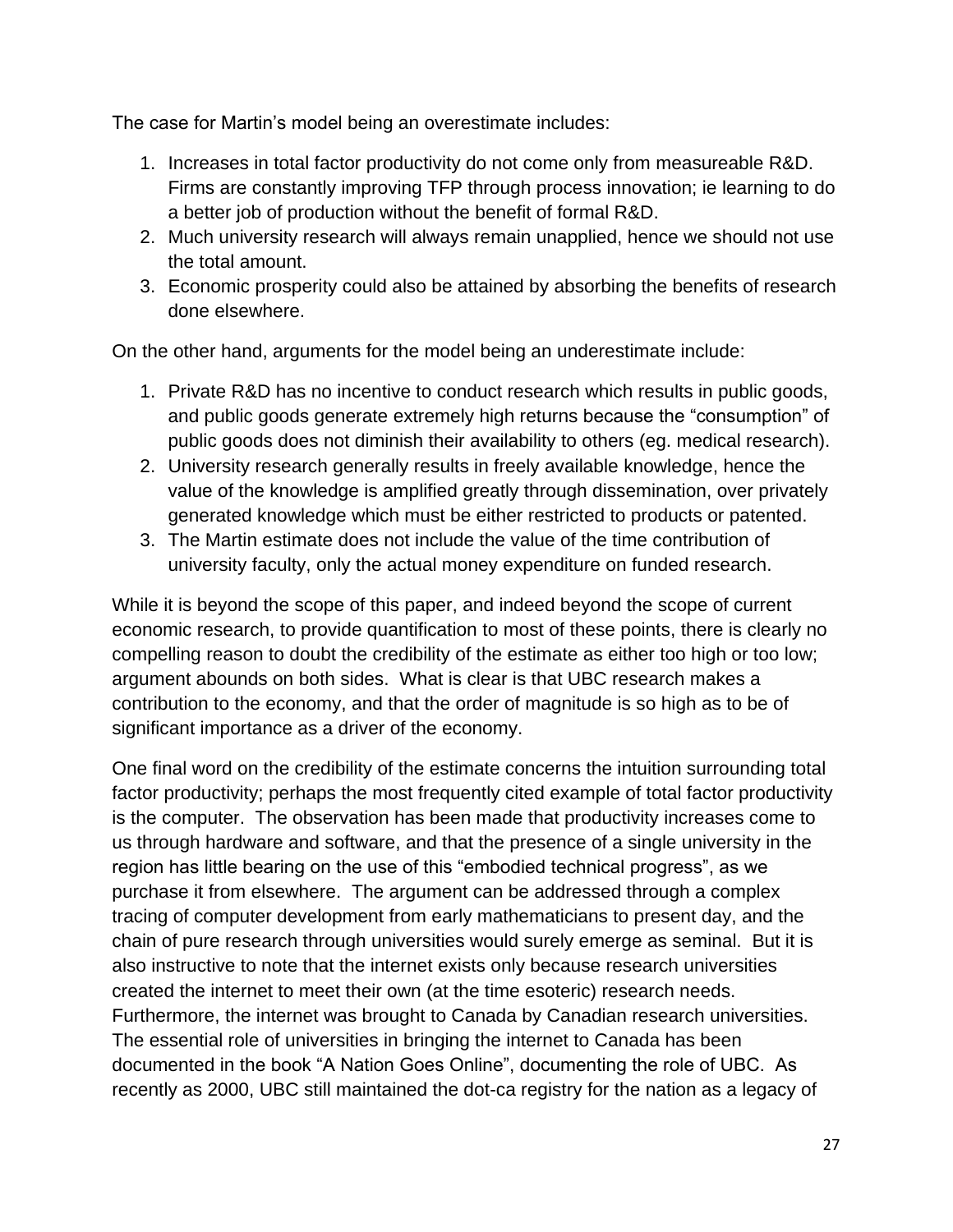its role. UBC played a direct causal role in bringing the internet to Canada and provides us with a rather stunning refutation of the claim that computer technology and all of its associated value comes to us from the private purchase of equipment and software.

# **6. The unmeasured value of UBC research**

The advantage of the calculation in table 7 above is that it aggregates together, as total factor productivity, a vast collection of drivers of economic growth. The foregoing evidence on the impact of university research suggests compelling specific mechanisms by which research and economic growth are connected, but they are by no means exhaustive. Of particular importance are two key areas of research where the value to society, though unambiguous, may not be well reflected even in the "total factor productivity" approach: medical research and research in the humanities and social sciences.

Since medical research hardly requires a defense in terms of economic impact, there has been relatively little research into quantification of the dollar value of medical research (beyond drug patents). Most prominent is the recent work by Murphy and Topel (2003):

> This figure for the economic value of the annual improvement in life expectancy is more than half of real 1980 GDP (\$4.6 trillion) and nearly equal to real aggregate consumption (\$3.0 trillion) in that year. In other words, adding the increased value of life generated by advances in health to conventional measures of national output would increase real output over this period by a staggering 60%.

Once again, the principle of "no free-riding" on research applies: for British Columbians to share in and contribute to this worldwide wealth of medical research, we must be active participants in the research, transmitting the knowledge from the world to the local community and contributing back. Virtually all of British Columbia's medical research is done through UBC and its affiliated hospitals, and it could be argued that any assessment of the economic impact of UBC should at least footnote this extraordinary contribution in dollar terms.

The economic value of social science and humanities research is much harder to quantify, but one promising approach is to use survey information on the work activities and earnings of those with graduate degrees in these fields. The evidence from our own surveys is that these graduates are not appreciably different from graduates of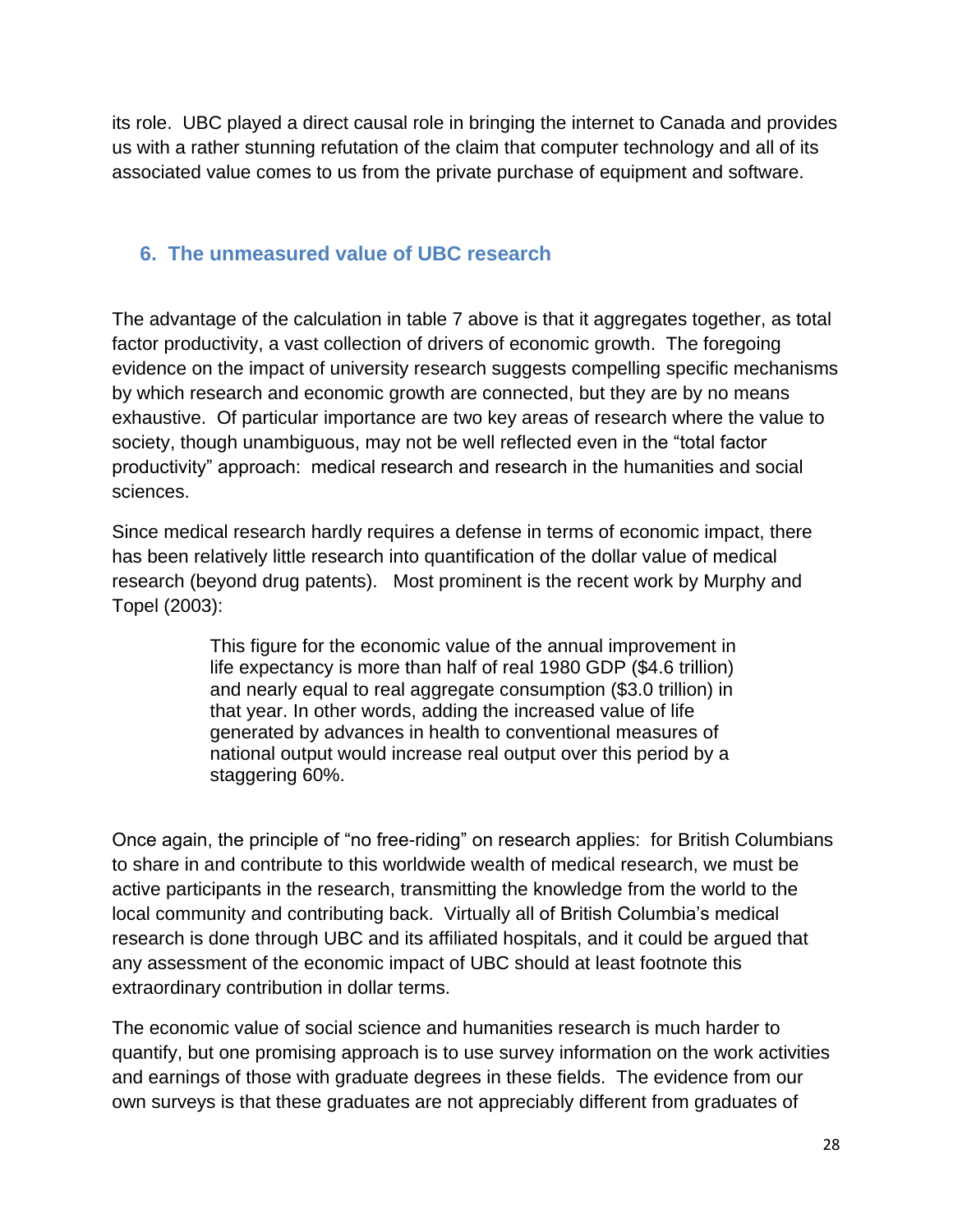other (more science-oriented) programs. The statistics from our own surveys show that social science graduates have relatively higher earnings, work in fields related to their discipline, and apply the principles and research results of their disciplines to their work to similar effect. Even at the level of individual jobs, examples are easy to identify: psychologists, government policy makers, school administrators, writers, etc. with a graduate education do indeed apply the knowledge and skills attained in their fields to their work. Furthermore, graduates of the social sciences and humanities also tend to work in fields related to their discipline. So while we don't have the additional evidence of patents, inventions, and products, there is certainly evidence that the same types of knowledge transfer into the economy do result from social science research.

Unmeasured economic benefits of research also accrue to the local economy because university researchers frequently conduct research of direct application and value to the local community, as a direct result of their location in the community. UBC examples include:

- **Okanagan Regional Chemical Analysis Centre** provides analytical services to local industry. The instrumentation and expertise available through a researchoriented Chemistry department is, in the case of the Okanagan region, much more advanced than are locally available commercial services.
- Agriculture: The **Avian Research Centre** in the Faculty of Land and Food Systems provides research advice and support to poultry producers in British Columbia.
- Mining: The **Mineral Deposit Research Unit** is a collaborative venture between the mining industry and UBC. MDRU initiates and funds research projects on a variety of scales ranging from projects supported by 19 companies to smaller projects supported by a single company. Financial constraints in recent years within the mining and exploration community have favored smaller projects that are site-specific or topic-specific.
- Community Health: Kish Wasan's oral formulation of **Amphotericin B** (currently in development) was created in response to an outbreak of blood-borne fungal infections in the Downtown Eastside. It is also effective against the deadly leishmania parasite which kills tens of thousands a year in developing nations. A local pharmaceuticals firm, **Ico Therapeutics Inc.**, has signed an agreement to license the drug for worldwide distribution under UBC's new Global Access Principles.
- The **Wine Research Centre** has done considerable research on the genomics of wine yeasts in order to improve the quality of wines in the Okanagan and beyond.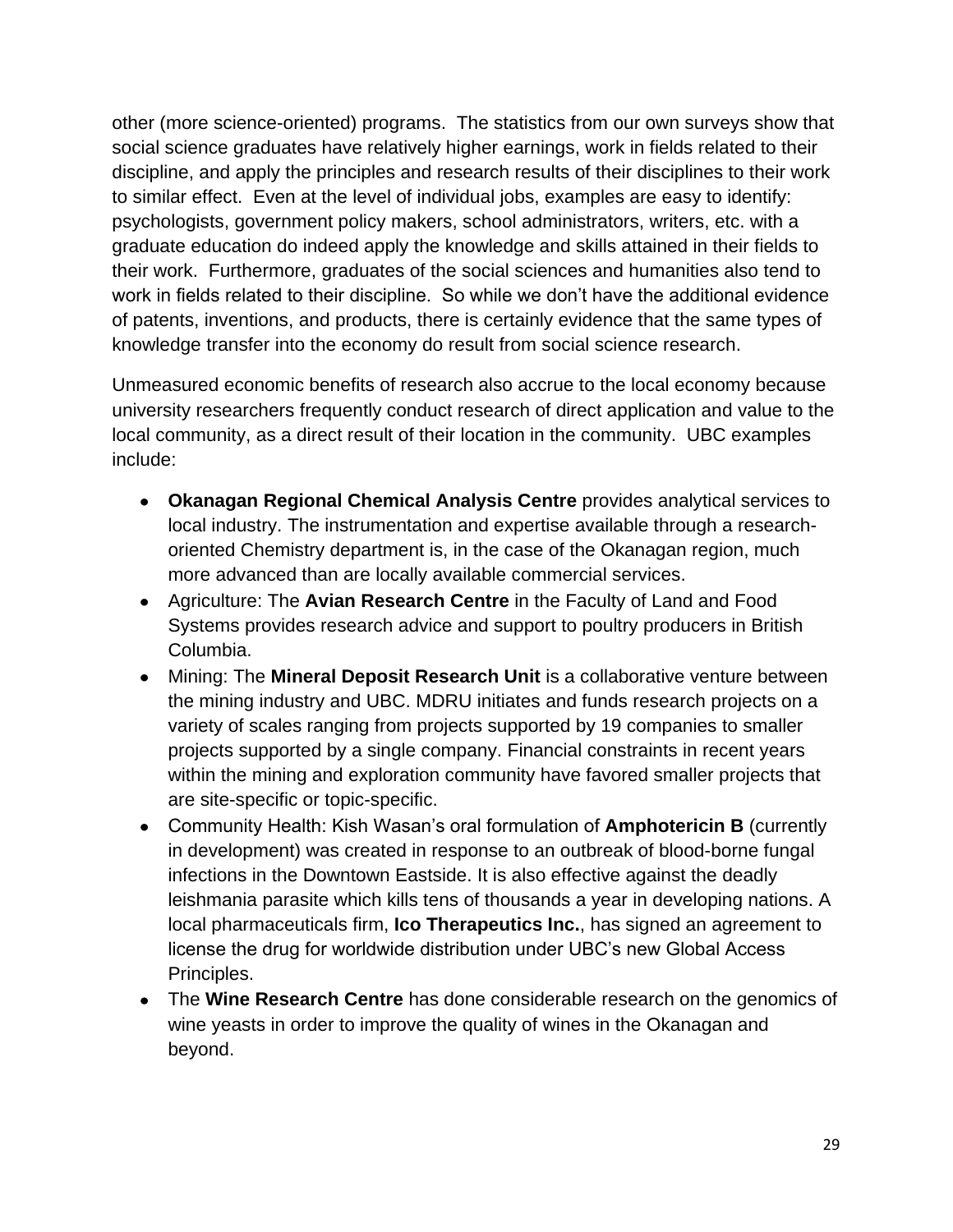- Forestry: The **FORECAST software** developed by Hamish Kimmins was recently accepted by the B.C. Ministry of Forests and Range as one of the standard tools to analyze timber supply and evaluate the sustainability of a forest.
- The **Okanagan Sustainability Institute** provides interdisciplinary expertise to the local region in planning for sustainable development.

### **7. The Economic Impact of University Education**

The basis for estimating this most important economic impact of UBC rests on the simple observation that university graduates earn much more than those without university degrees. The 2006 Census shows that full-time workers with bachelor's degrees earn 57% more than those who have not completed university. Other measures of the earning differential due to education abound, and the differential is growing over time.

But while it is easy to see the higher earnings of university graduates in the labour force, it is also reasonable to ask whether in fact all of the gains in earnings can really be attributed to the university education. University education also acts as screen, selecting those with greater academic ability or motivation. Since these factors are difficult to measure in the economic (e.g. Census) data, economists refer to this problem as the "omitted variable bias", and over the past several decades there has been considerable research focused on the question of estimating a relationship between education and earnings unbiased by these unobserved factors. Riddell provides a review and summary of this research, along with explanations of the research methods involved in his extensive work "The Impact of Education on Economic and Social Outcomes, 2006) and the results are surprising. Based on common findings over a wide range of economic studies in numerous countries, Riddell concludes "the causal effect of education on earnings is at least as large as – and possibly larger than – what was previously believed". In other words, in a world where the omitted variable was the same for every person, the earnings differential would be the same or higher. Riddell provides several potential explanations, but the most intuitive explanation is that among those without university education, there are significant numbers of people who have been excluded for reasons other than ability or motivation. Riddell suggests inequities in the financing of higher education as one factor.

The conclusion from Riddell's extensive review and analysis of the literature is that while the earnings differential between degree holders and non-degree holders is a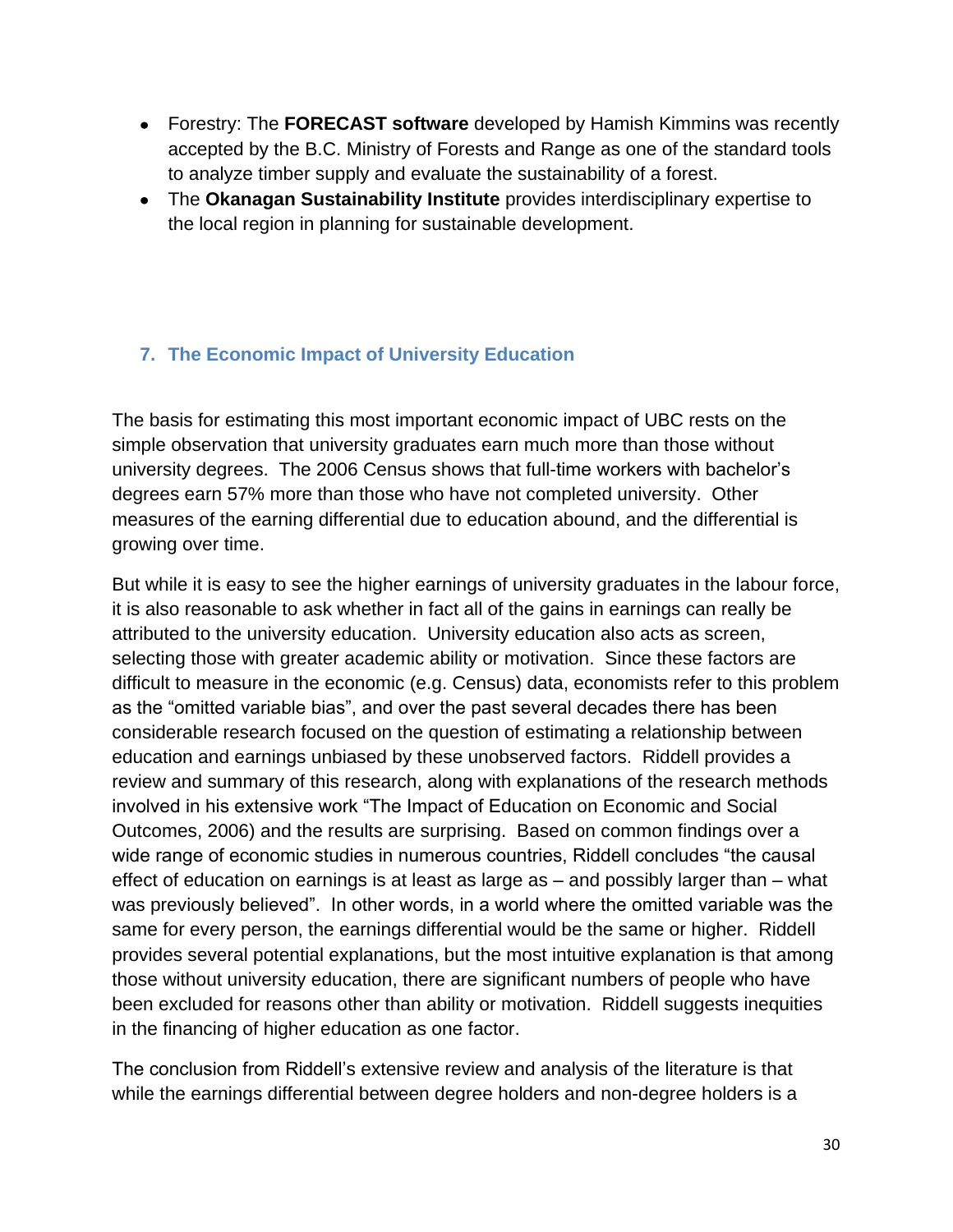complex statistical function of many simultaneous factors, it is not unreasonable to include the additional earnings of university graduates as a primary economic impact of a UBC education. We do not have detailed information on the earnings of all UBC graduates, but given that UBC produces all of B.C.-trained doctors, dentists, physical therapists, pharmacists, midwives, and about three quarters of B.C.-trained engineers, among many thousands of other professionals, we may safely assume that statistics from the 2006 Canadian Census is a conservative estimate of the earnings differential (table 8)

|                                      | 2000   | 2005   |
|--------------------------------------|--------|--------|
| Below Bachelor's level               | 42,373 | 43,681 |
| Bachelor's                           | 65,219 | 68,689 |
| Above Bachelor's level               | 81,748 | 85,532 |
| <b>Salary Differentials</b>          |        |        |
| Bachelor's vs. no Bachelor's         | 22,846 | 25,008 |
| Bachelor's vs. above bachelor's      | 16,529 | 16,843 |
| above Bachelor's level vs. no degree | 39,375 | 41,851 |

#### **Table 8: Employment Income in Constant 2005 Dollars, Full-time**

Source: Statistics Canada 2006 Census: Data products; Topic-based tabulation

catalogue no. 97-563-XCB2006054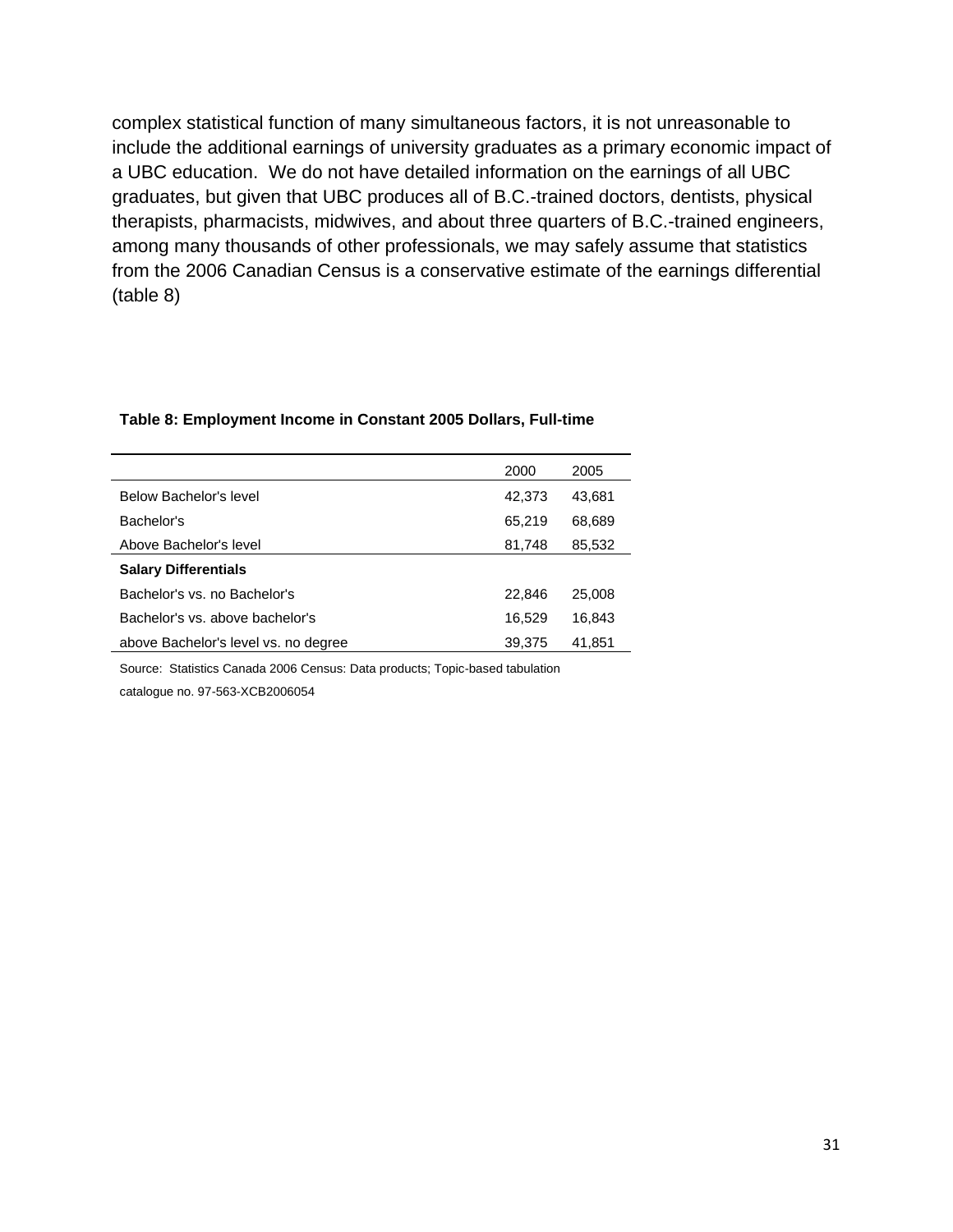



Labour market growth is driven by those with

Table 8 shows that the average differential in the labour force between those with a bachelor's degree and those without is \$25,000, and growing in constant dollars since the last census. Figure F shows that growth in labour demand in the past 16 years has been almost entirely for degree holders. Hence, it is impossible to dispute the value of the university degree, both to the individual and to the labour market. Firms would not be hiring more costly labour unless that labour was correspondingly more productive.

As the purpose of this paper is to provide a total economic impact for the University of British Columbia, the calculation must take care not to double count. In particular, some of the economic benefits of the university activities have already been included under the research component. It is difficult, if not impossible, to entirely disentangle the research effects from the educational effects. No doubt a significant proportion of the higher earnings of those with graduate degrees results from the research and new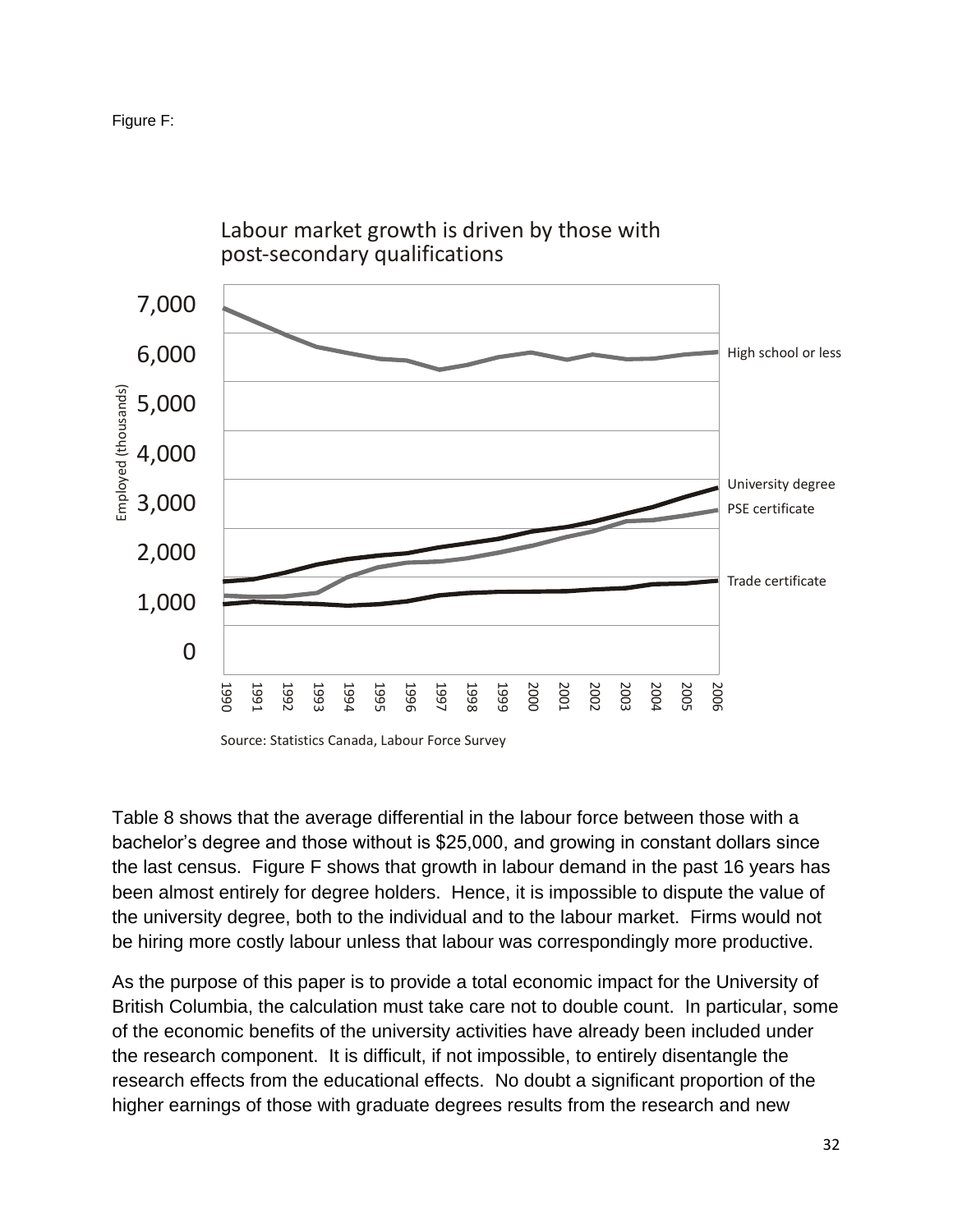knowledge skills that master's and doctoral graduates bring to the workplace. A recent study by the Centre for Policy Research on Science and Technology (Holbrook et al. 2008) based on interviews with graduates in the workplace suggests a considerable premium accrues to those with research experience. To be as conservative as possible in avoiding double counting, in this paper we attribute all of the earnings of postgraduates to the above calculation of the economic impact of research. Surely this is overcompensation, since some degrees (e.g. MBA) have a relatively larger training component and a smaller research/new knowledge component.

As a first approximation one might say that the value of a university degree is the often quoted one million dollars (\$25,000 in annual earnings over a 40 year career). However that would be an exaggeration. Two major adjustments are necessary to derive an economically sound average value for a bachelor's degree:

- The full costs of the degree must be subtracted from the benefits. These costs consist of two parts: the institutional costs and the opportunity costs. The institutional costs are the costs directly associated with the education; that is, some fraction of the operating costs of the university. Total operating costs include costs related to research and graduate students as well as undergraduate education, so estimate that 50% of the total university expenses are related only to undergraduate education. This is consistent with the typical assumption that 40% of faculty time is devoted to research, along with the assumption that not all time devoted to graduate students is directly related to research. The opportunity costs represent the lost income from choosing to study for 4 years instead of earning income. For this we use the average fulltime earnings for people under 24 without a university degree from census data. The average differential of \$25,000 is based on a comparison with those in the labour force who do not have a degree, but of course many of them will have other training. In this sense we are also underestimating the value of the university degree as we are assuming no educational or opportunity costs for the alternative of no degree.
- The figure of a \$25,000 differential is based on an average across all full-time employed Canadians. But neither the annual incremental earnings nor the costs can simply be multiplied by the length of the career. Rather, they must be discounted to adjust for the fact that costs and benefits are not a lump sum, but occur annually. To make this adjustment we use the standard present value calculation over an income stream using a discount rate of 3%.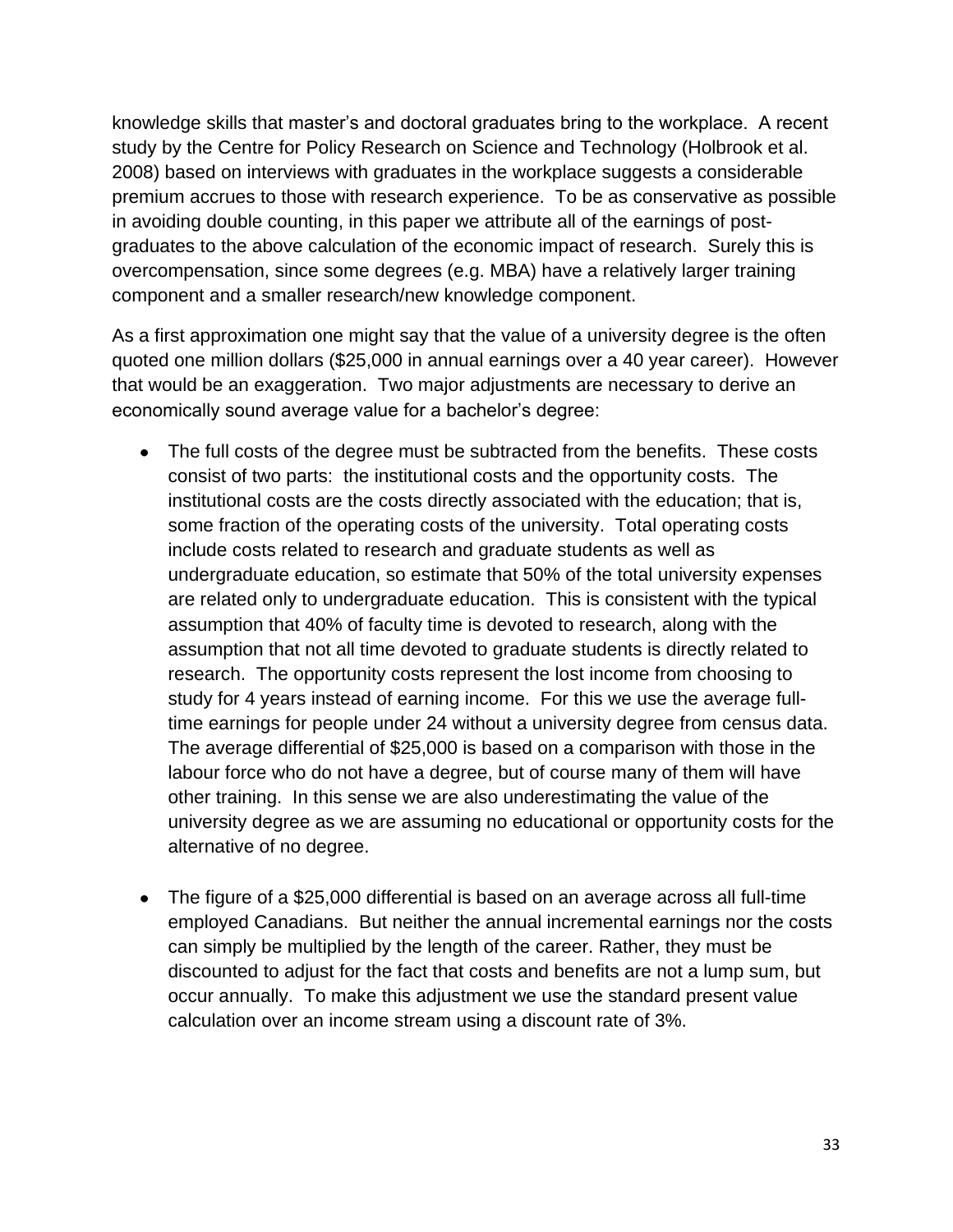The final result of these calculations is that the net present value in 2006 (the year of the census) of a university degree is \$380,000, or equivalent to an annual return over investment (e.g. costs) of \$9,500.

Since the figures are all based on averages, to compute the total educational economic impact on B.C. of UBC degrees we need only multiply by the number of UBC degree holders in B.C. Based on alumni records we estimate there are currently 178,000 living alumni in the labour force in British Columbia, and multiplying by the average economic value, compute an economic impact of \$1.7 billion.

There is considerable evidence that the multiplier associated with increased earnings resulting from education is higher than the traditional regional multiplier (Riddell 2006, Davies 2002). This is not difficult to understand. Recall that the traditional multiplier is based only on the assumption that the increased spending re-cycles through the economy. The argument for an increased multiplier for education is based on the observation of Riddell and others that highly educated workers enable those with whom they work also to become more productive. Though the quantification is difficult, it is easy to see examples in our ever more specialized workplace; engineers make the trades more productive (and vice versa), pharmacists make physicians more productive, computer programmers make accountants more productive, and so on. Since there are no calculated multipliers for such synergies in our economy, (i.e. "knowledge and skill spill-overs") the calculation for this paper uses a conservative approach of using the regional multiplier. Hence the economic impact of \$1.7 billion resulting from increased education as a result of UBC is \$2.6 billion after the multiplier effect.

### **Conclusion**

This paper uses economics literature and data from UBC to produce very rough estimates for the economic impact of the University of British Columbia. The method is to partition the economic impact into five broad areas with special attention to the real functions of a university: teaching and research. Some care is taken to avoid double counting. Most significantly, the simplifying assumption has been made to include all earning of graduate degrees as the impact of research. The result in table 9 below shows a total annual economic impact of more than \$10 billion.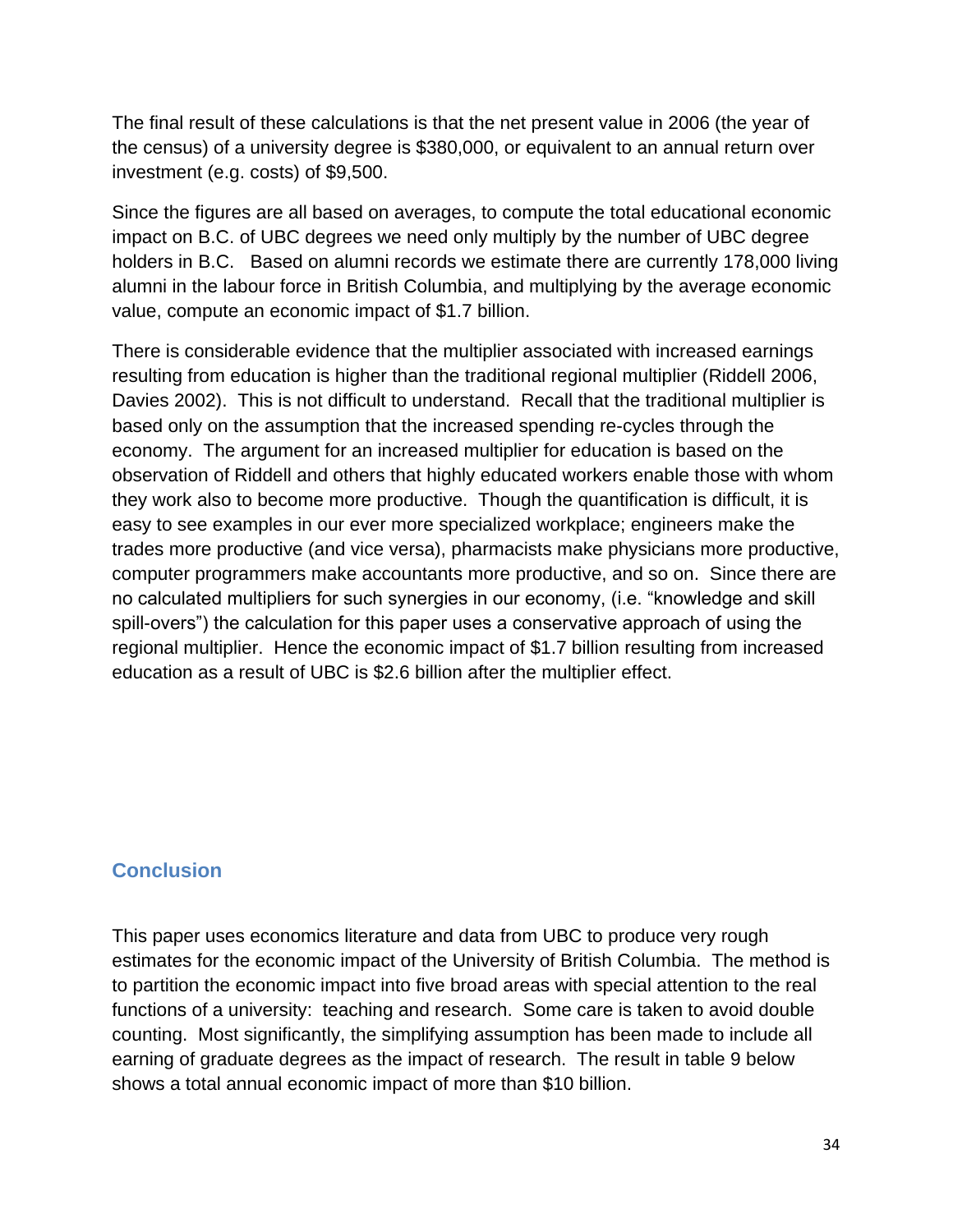#### **Table 9: Economic Impact of UBC**

| <b>Source of Economic Impact</b>                                                                                                             | Impact after local<br>multiplier (\$million) |
|----------------------------------------------------------------------------------------------------------------------------------------------|----------------------------------------------|
| Direct Spending by UBC                                                                                                                       | 1,879                                        |
| Student Spending (excluding direct UBC spending)                                                                                             | 306                                          |
| <b>Visitor Spending</b>                                                                                                                      | 270                                          |
| Increased income resulting from education (alumni in B.C.) net of costs<br>Impact of UBC research on BC economy (new knowledge and knowledge | 2,600                                        |
| transfer)                                                                                                                                    | 5,000                                        |
| Total economic impact of UBC (Spending in BC)                                                                                                | 10.055                                       |

While a \$10 billion economic impact represents an extraordinarily large fraction of the total B.C. economy (over 5%), this estimate is not unreasonable in the context of other studies which have attempted such a comprehensive estimate (most universities limit economic impact studies to the first 3 components, and the impact of research has rarely been calculated on a single institution basis). A study done by ICF Consulting for the University of California System in 2003 (with very roughly 10 times the number of employees) estimates a total annual impact on the California economy of \$120 billion.

The economic impact described above should not be interpreted as a traditional "return on investment"; economic impact studies are not amenable to such a straightforward accounting exercise. Neither can we say that an economic impact of \$10 billion is the net benefit of UBC to the province over the next best alternative use of funds – this we cannot estimate. Rather, \$10 billion is the amount we can, using existing methods and calculations, associate with the research and teaching activities of the University of British Columbia.

One way to view the economic impact of \$10 billion is to view it relative to government funding for UBC. Total annual funding from government is approximately \$1 billion (\$.783 provincial, \$.216 federal). So we may calculate a government funding multiplier by dividing total economic impact by total funding, for a multiplier of 10. Today in 2009 economists are again re-visiting the concepts of the Keynesian multiplier resulting from government economic stimulus, and a multiplier of 2 is considered very high (Krugman 2008). How then can we take as credible a multiplier of 10? The answer is that the university spending multiplier is not the same type of multiplier.

The Keynesian multiplier, similar to the regional multiplier used throughout this study, is known as a "static" multiplier. That is, it is a measure only of dollars re-cycling through the economy, leaving fundamentals such as technology unchanged. The multiplier used here (and in Martin Fernand's 1998 paper) is a "dynamic" multiplier. The action of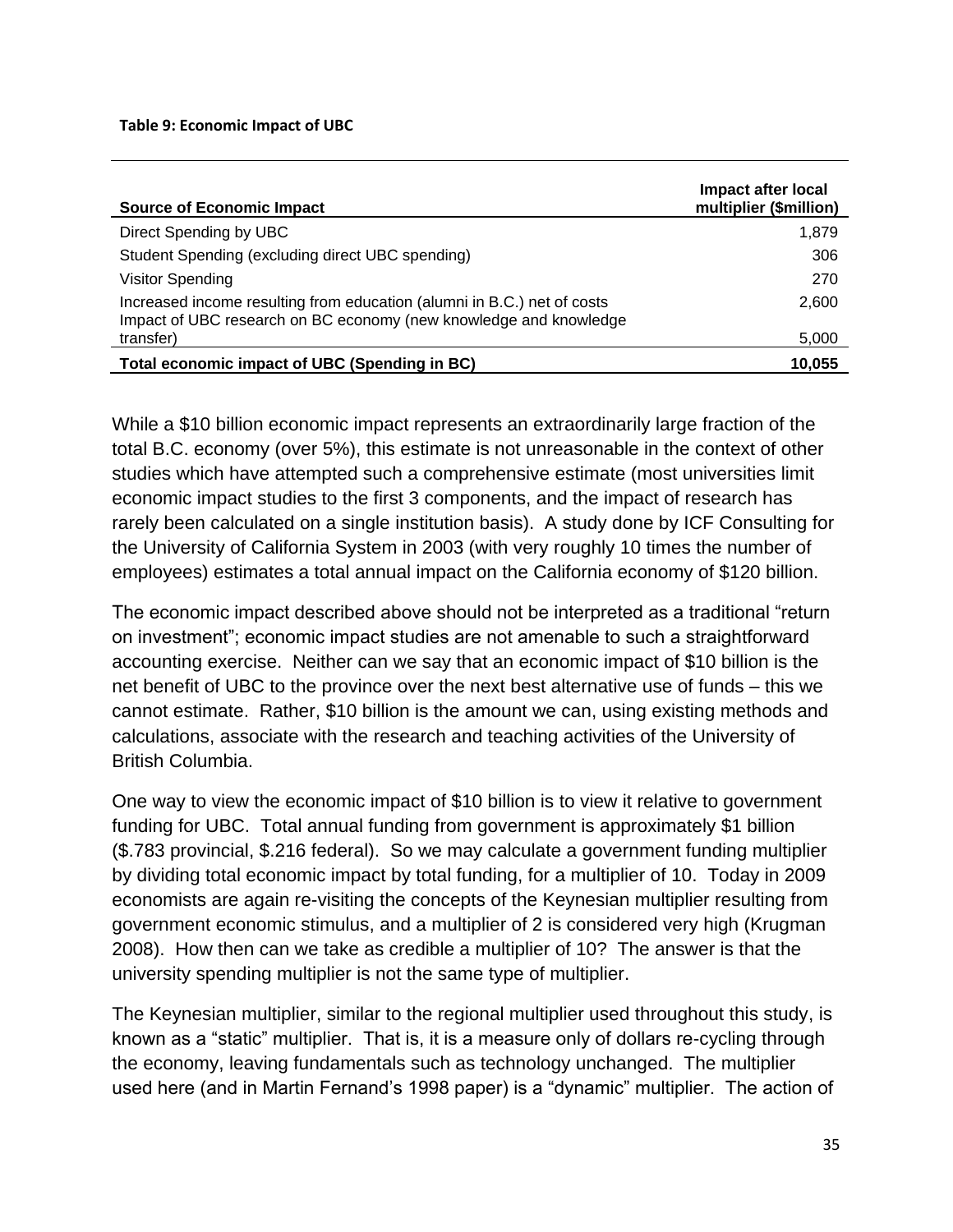spending on a university actually changes the underlying economic fundamentals, making workers and technology more productive. Moreover, the total economic impact is based on the total activities of the University of British Columbia as it now exists; there is no sense in which this multiplier could be assumed to continue at the margin. Hence in one sense it is unfair to compare the two multipliers, but in another, more policy-relevant sense, government should always look for the dynamic impact of fiscal policy. Government should ask not only how will the spending re-cycle through the economy, but how will the spending fundamentally change the economy? It is in this respect that university spending has among the highest multiplier effects, and it is in this sense that UBC is a fundamental economic driver for the province.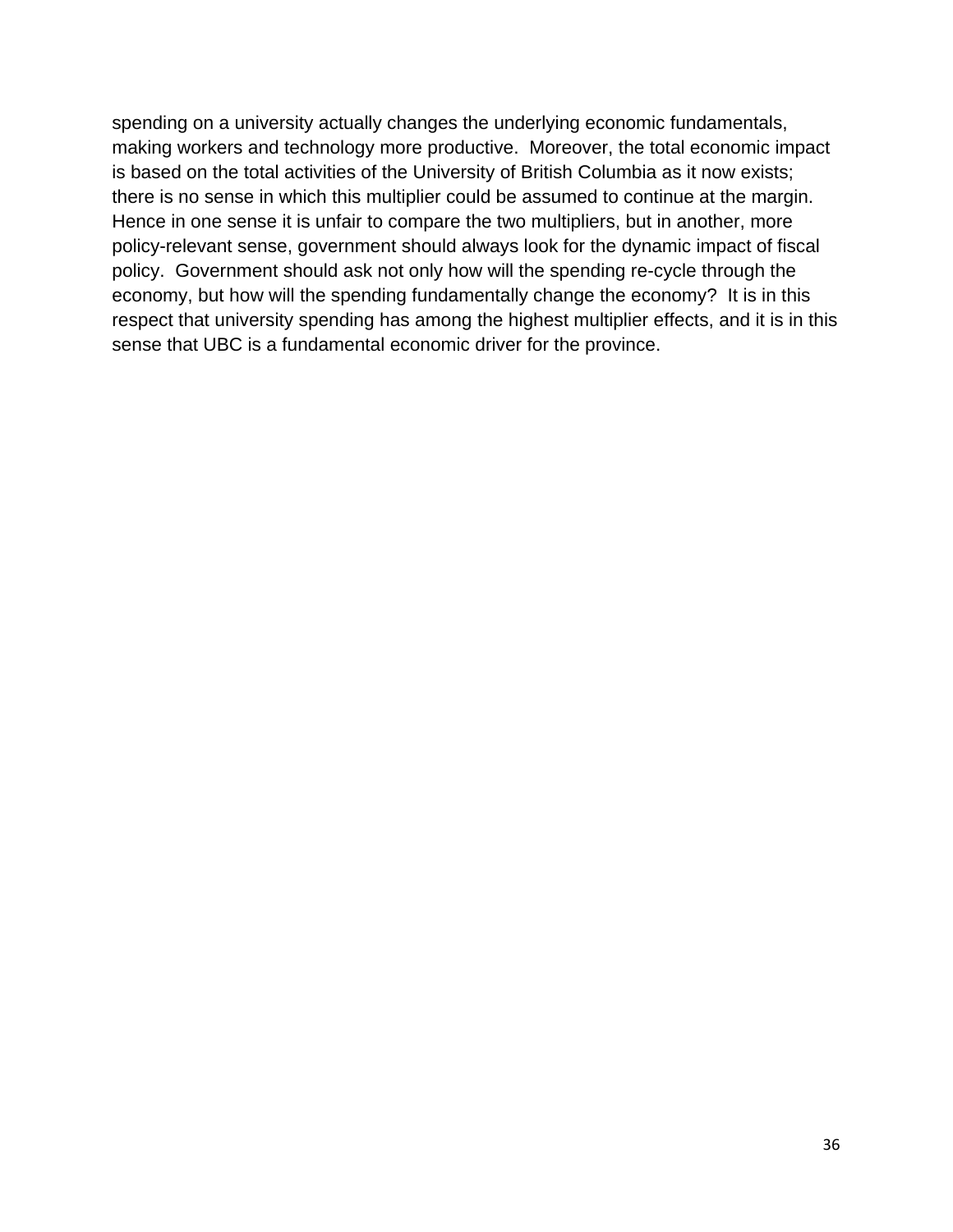#### **References**

Acs, Z.J., Audretsch, DB, and Feldman, M.P., 1992. Real Effects of Academic Research: Comment, American Economic Review, Vol. 82 (1) pp. 363-367*.*

Adams, J., 1990. Fundamental Stocks of Knowledge and Productivity Growth, Journal of Political Economy 98, 673-702.

BC Stats Infoline, BC's Occupational Mix: Changes Since 2001, Issue 08-38, September 19, 2008.

BIOTECanada, 2007, Biotechnology in BC.

Barro, R., 2002, Human Capital and Growth, American Economic Review, Vol. 91(2), pp. 12-17.

Becker W. E. and Lewis, D. eds., 1993, Higher Education and Economic Growth, Kluwer Academic Publishers, Boston/ Dordrecht/ London.

Boothby, D. and Rowe, G., 2002. Rate of Return to Education: A Distributional Analysis Using the Life-Paths Model Applied Research Brunch of HRDC working paper W-02-8E. June.

CAnet Institute, 2001, A Nation Goes Online, Omnia Communications Inc., Toronto.

CPROST, 2008, Report Measuring the Return on Investment in Research Universities: The Value of the Human Capital Produced by these Programs, Centre for Policy Research on Science and Technology, Simon Fraser University.

Davies, J., 2002, Empirical Evidence on Human Capital Externalities, Paper prepared for Tax Policy Branch, Finance Canada, Department of Economics, University of Western Ontario.

Davis, H. Craig, Regional economic impact analysis and project evaluation, UBC Press, 1990.

Gertler, M, Florida, R., Gates, G., Vinodrai, T., 2002, Competing on Creativity: Placing Ontario's Cities in North American Context, Report prepared for the Ontario Ministry of Enterprise, Opportunity and Innovation and the Institute for Competitiveness and Prosperity.

Hanover Research Council, 2008, Measuring the Economic Impact of University Research and Technology Transfer (prepared for UBC).

ICF Consulting, 2003, California's Future: It Starts Here: UC's Contributions to Economic Growth, Health, and Culture, An Impact Study for The University of California

Jaffe, A. B., 1989. Real Effect of Academic Research The American Economic Review, Vol. 79 (5), pp. 957-970.

Krugman, P., 2008. Stimulus math (wonkish), *[http://krugman.blogs.nytimes.com/,](http://krugman.blogs.nytimes.com/) November 10, 2008*

Mansfield, E., 1991. Academic Research and Industrial Innovation, Research Policy*, Vol.20, pp. 1-12.*

Martin, F.1998. The Economic Impact of Canadian University R&D, Research Policy*, Vol.27, pp. 677-687.*